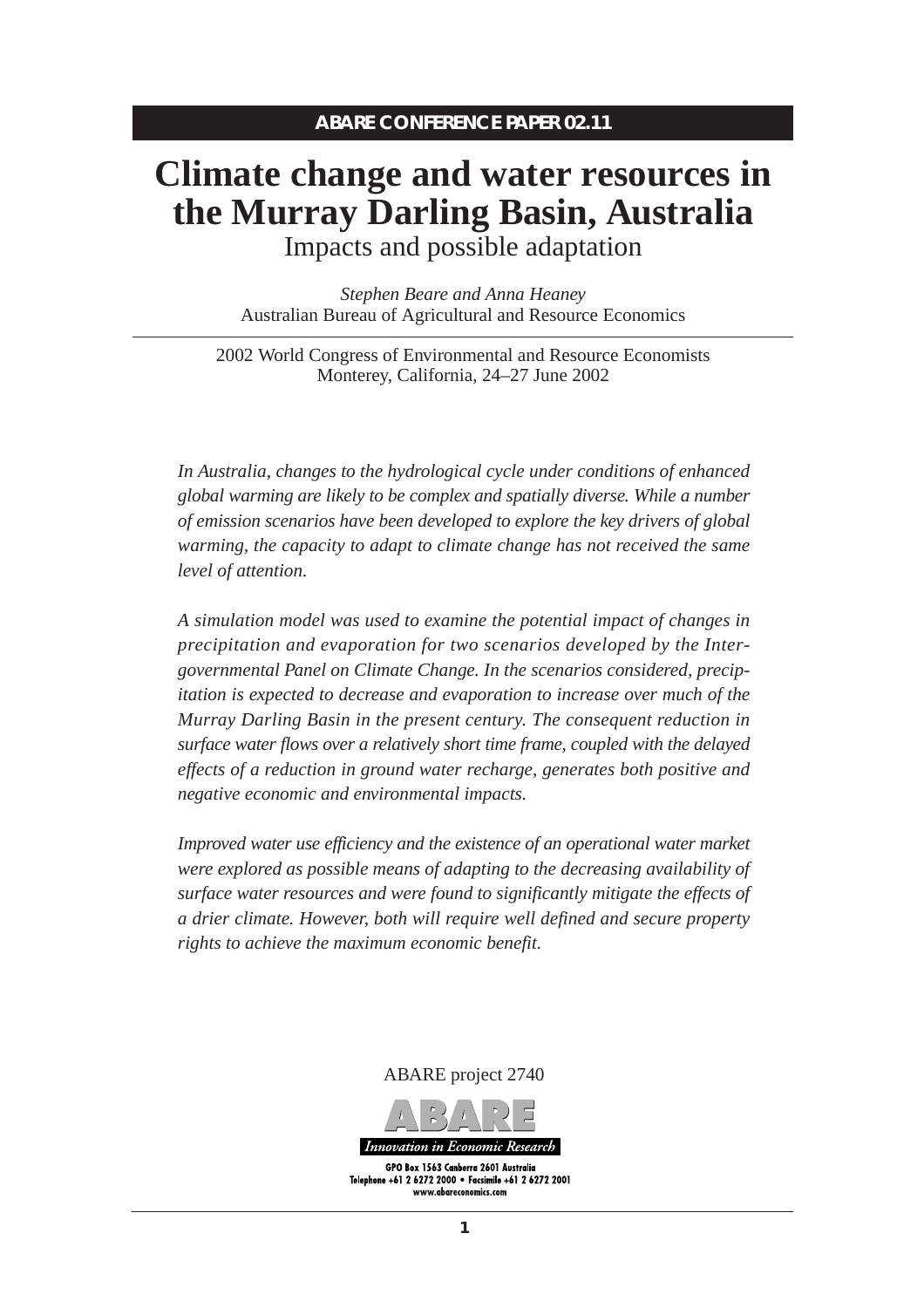## Introduction

Climate change is expected to have significant impacts on the hydrological cycle at both a global and regional scale. This will in turn, affect the availability of, and demand for, water resources and the way the resources are most effectively managed. The Intergovernmental Panel on Climate Change (IPCC) was formed in 1988 to assess the nature and extent of global warming as well as options for mitigating and adapting to climate change. To date, the assessments have focused on establishing the historical relationship between greenhouse gas emissions and global warming and projecting the impact of past and future emissions on the earth's climate, and consequently on the marine and terrestrial environment.

A number of future emission scenarios have been developed to explore the links between global warming and economic development, population growth and technological progress. While none of these scenarios is linked to specific policies to reduce emissions, they have provided a range of possible outcomes against which the benefits at a global and regional level of mitigating climate change can be assessed. However, the capacity to adapt to climate change has not received the same level of attention.

This may, in part, reflect the fact that assessing the potential and incentives to adjust to changes in climatic conditions requires the explicit consideration of the links between biophysical changes in the environment, productivity and economic returns. In the contribution of Working Group II to the Third Assessment Report of the IPCC, Arnell and Chunzhen (2001) reiterate this point, concluding that there have been relatively few published studies on the impact of climate change on real world water resource systems and that most of these studies ignore the potential for adaptation.

The objective in this paper is to examine the impacts of climate change on the hydrological cycle, particularly stream and ground water flows, water quality and irrigated agriculture in Australia's Murray Darling Basin. The intent is not to project the likely extent or range of possible climate outcomes but, first, to compare how different trends in global warming may affect economic and environmental outcomes in the basin and, second, to examine the extent to which market based options, such as investments to increase water use efficiency and water trading, can be used to offset or enhance the economic impacts of climate change. These market based adaptations may, in turn, have positive or negative external effects on water flows and water quality that may warrant further consideration.

The approach taken was to, first, select a pair of contrasting global warming scenarios from the Special Report on Emissions Scenarios (SRES) that reflected a plausible range of greenhouse gas emissions by the year 2100 (IPCC 2000). The Atmospheric Research Division of Australia's Commonwealth Scientific and Industrial Research Organisation (CSIRO) has run global and regional climate models to develop long term projections for a variety of climatic variables such as precipitation, temperature and potential evaporation. Changes in these variables have been derived using climate model simulations to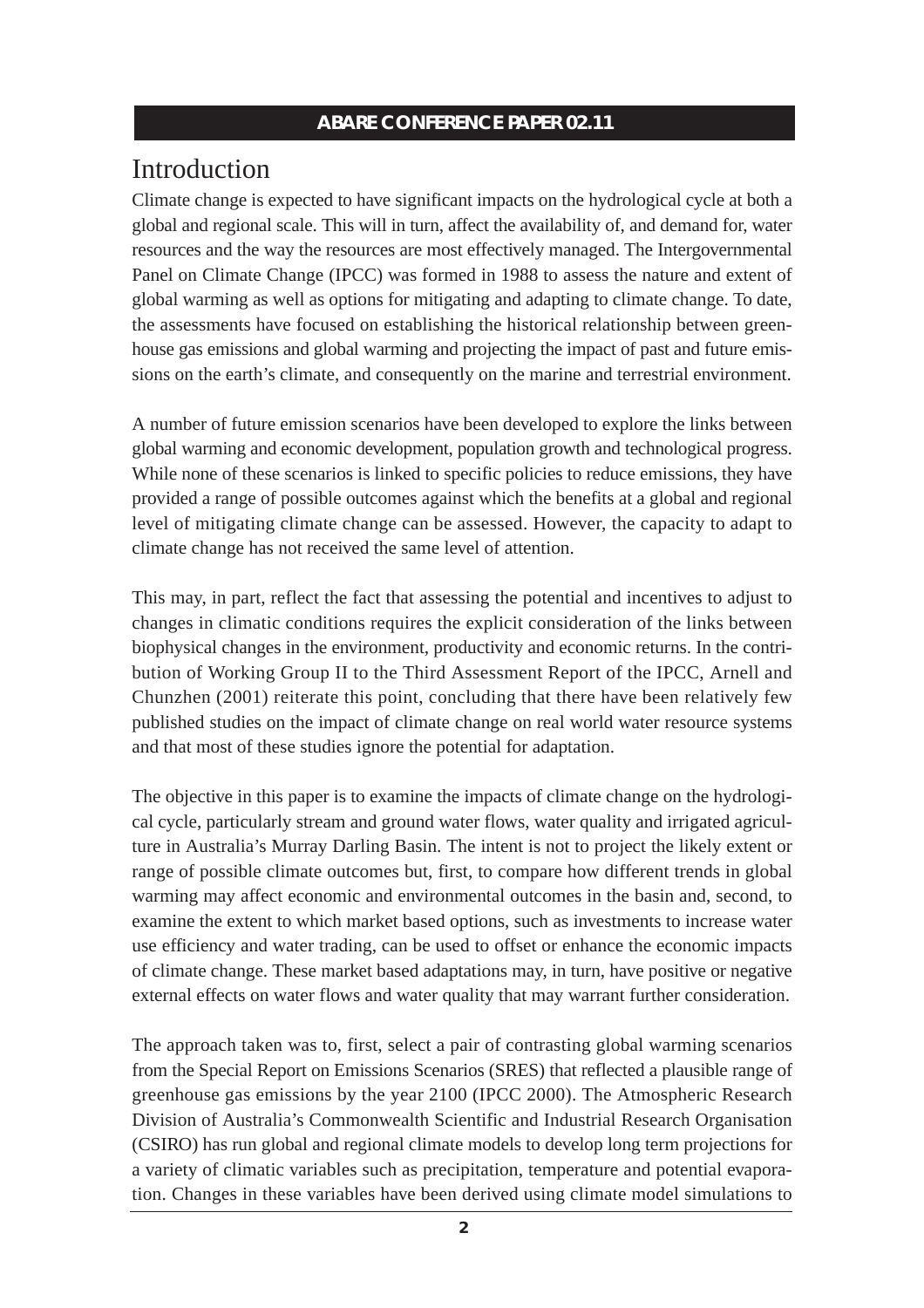provide information on the magnitude of regional responses in terms of local change per degree of global warming on a 120 square kilometre grid for the Murray Darling Basin. These climatic changes were incorporated into the Salinity and Landuse Simulation Analysis (SALSA) model, developed at the Australian Bureau of Agricultural and Resource Economics (ABARE) (Bell and Heaney 2001). This model combines simulation and optimisation techniques to represent the relationships between agricultural production systems and the hydrological cycle of river catchments.

Key biophysical and economic results are presented for each scenario. The biophysical variables considered include river flows, salt loads and salt concentration at several locations on the Murray River. The economic variables under consideration include changes in net agricultural returns and the opportunity cost of irrigation water.

## The Murray Darling Basin

The Murray Darling Basin covers more than one million square kilometres in south east Australia and accounts for around 14 per cent of Australia's total landmass (map 1). The basin catchment contains Australia's three largest rivers — the Darling, Murray and

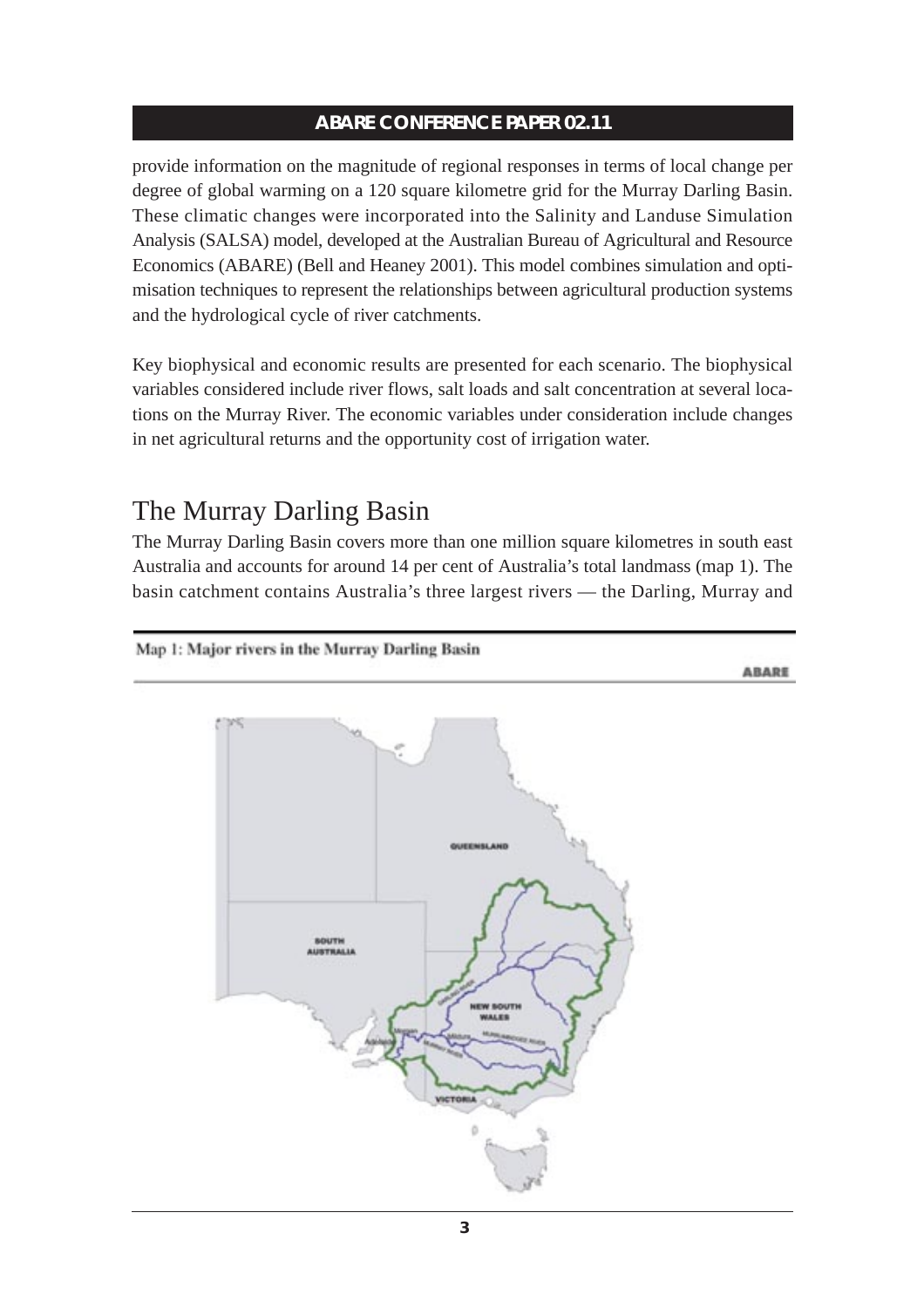Murrumbidgee — that collectively stretch for almost 7000 kilometres. Much of the basin is extensive plains and low undulating areas, mostly below 200 metres above sea level. An important consequence of the extent of the Murray Darling Basin is the great range of climatic conditions and natural environments including rainforests in the cool and humid eastern uplands, the temperate mallee country of the south east, the subtropical areas of the north east as well as the semiarid and arid lands of the far western plains.

While the Murray Darling river system is large in terms of its catchment area and length, it is small in terms of surface water runoff. Almost 90 per cent of the basin contributes virtually no runoff to the river systems, except at times of flooding. The catchments draining the Great Dividing Range — the Murrumbidgee, Murray and Goulburn–Broken contribute almost half of the mean annual runoff while occupying only 11 per cent of the area of the basin. The variability of rainfall in the basin means that the river systems are subject to considerable variability of flows. Because of this large variation in stream flows, storage dams are needed to provide continuity of water supplies for urban, industrial and agricultural uses. At the same time, the Murray Darling Basin provides unique aquatic, terrestrial and wetland habitats for native plants and animals.

The Murray Darling Basin accounts for more than 40 per cent of agricultural production in Australia. Valued at an estimated A\$34 billion, broadacre properties grazed around 5.9 million beef cattle and 51 million sheep in 1999-2000. Wheat production exceeded 12 million tonnes in the same year. While the Murray Darling Basin is dominated by extensive dryland agriculture, irrigated agriculture in the basin accounts for around 70 per cent of all water used in Australia (Crabb 1997). An estimated 1.3 million hectares was irrigated in 1996-97 with irrigated pasture accounting for more than 50 per cent of the total area irrigated (figure 1). River systems within the Murray Darling Basin provide domestic water supplies to more than 10 per cent of the Australian population and support a range of industries.



Figure 1: Area irrigated in the Murray Darling Basin, by crop type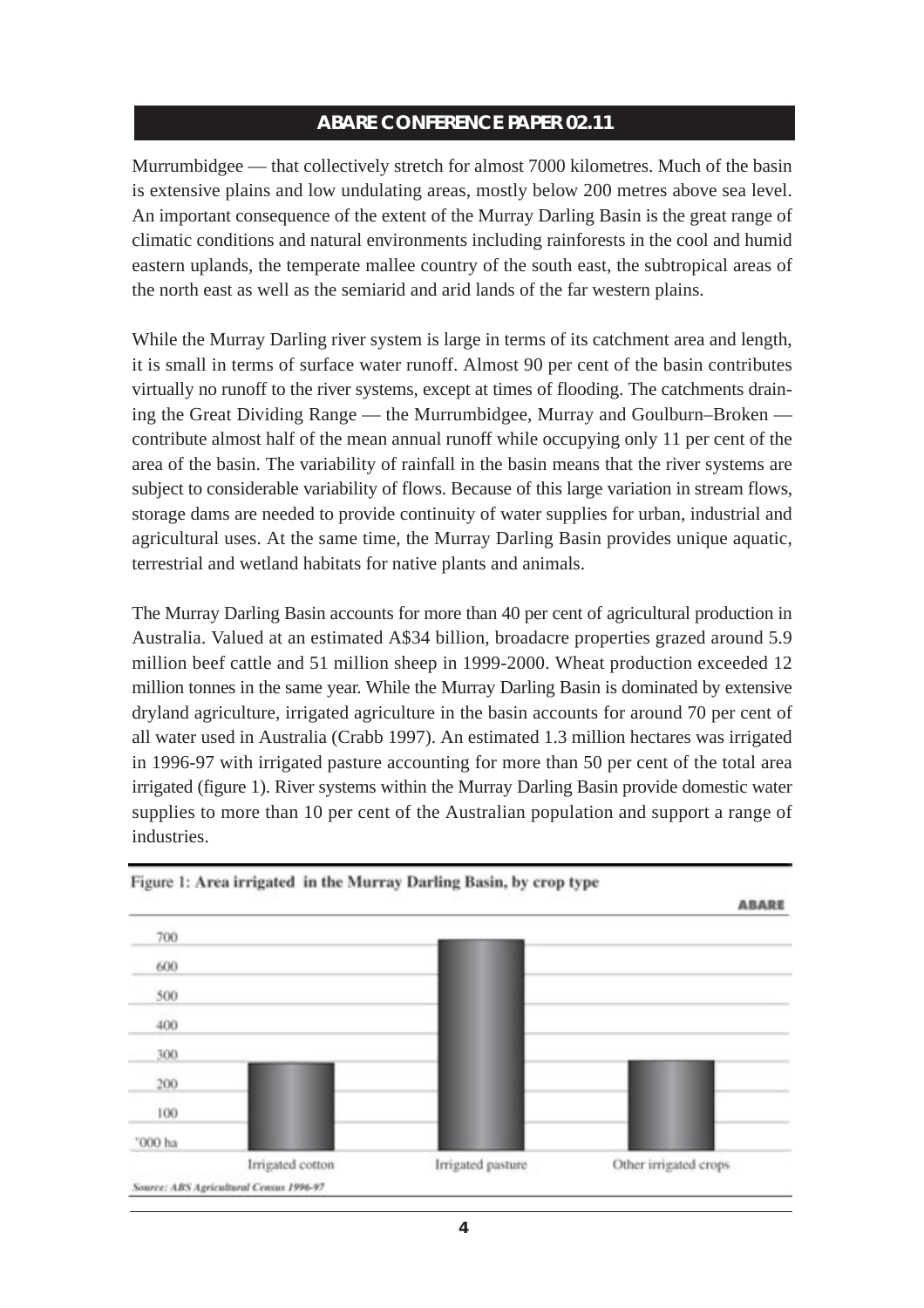Demand for water is high in the Murray Darling Basin and an audit of water use in 1995 showed that if the volume of water diversions continued to increase, river health problems would be exacerbated, the security of water supply for existing users would be diminished, and the reliability of water supply during long droughts would be reduced. Consequently, a cap was imposed on the volume of water that could be diverted from the rivers for consumptive uses. The cap limits further increases in water diversion but does not constrain new developments provided their water requirements are met by using current allocations more efficiently or by purchasing water from existing developments.

## Global climate change – the SRES scenarios

The IPCC developed a series of greenhouse gas emission scenarios to reflect the current understanding of the likely trends in future emissions and the uncertainties that surround these trends. The differences in the scenarios are intended to represent the range of uncertainty associated with the paths that the key drivers of emissions — population growth, economic growth and technological change — may take over the next century. There are four basic SRES storylines. At one extreme, high levels of both economic and population growth coupled with slow and limited adoption of clean, resource efficient technologies lead to the largest increase in emissions. At the other extreme is a scenario with low population growth and a fairly rapid shift into resource efficient technologies and a reduction in the material intensity with the use of pollution enhancing processes and materials.

At the same time there is considerable uncertainty about the extent of global warming associated with a given trend in emissions, and the sensitivity of the climate to greenhouse trends. For each of the four SRES storylines, a set of global climate change models was used to generate potential levels of global warming to the year 2100 for each scenario. The different models were used to establish high, medium and low levels of climate sensitivity for each scenario. The advantage of using several models was that the scenarios together encompass the current range of uncertainties about future greenhouse gas emissions, in addition to the current knowledge of, and uncertainties associated with, the driving forces underlying the scenarios.

Over the full set of SRES scenarios and model projections, the level of global warming in 2100 ranges from 1.4 to 5.8°C relative to 1990. Figure 2 shows the envelope for projections in temperature rise under the SRES scenarios, with scenario A1F high generating the largest increases in temperature, and B1 low the smallest increases. The projections indicate that warming will vary by region and, while overall precipitation is expected to increase over the coming century, there are projected regional increases and decreases in average rainfall over land masses. Larger year to year variations in precipitation are very likely. The intensity and frequency of extreme weather events is also expected to increase (IPCC 2001).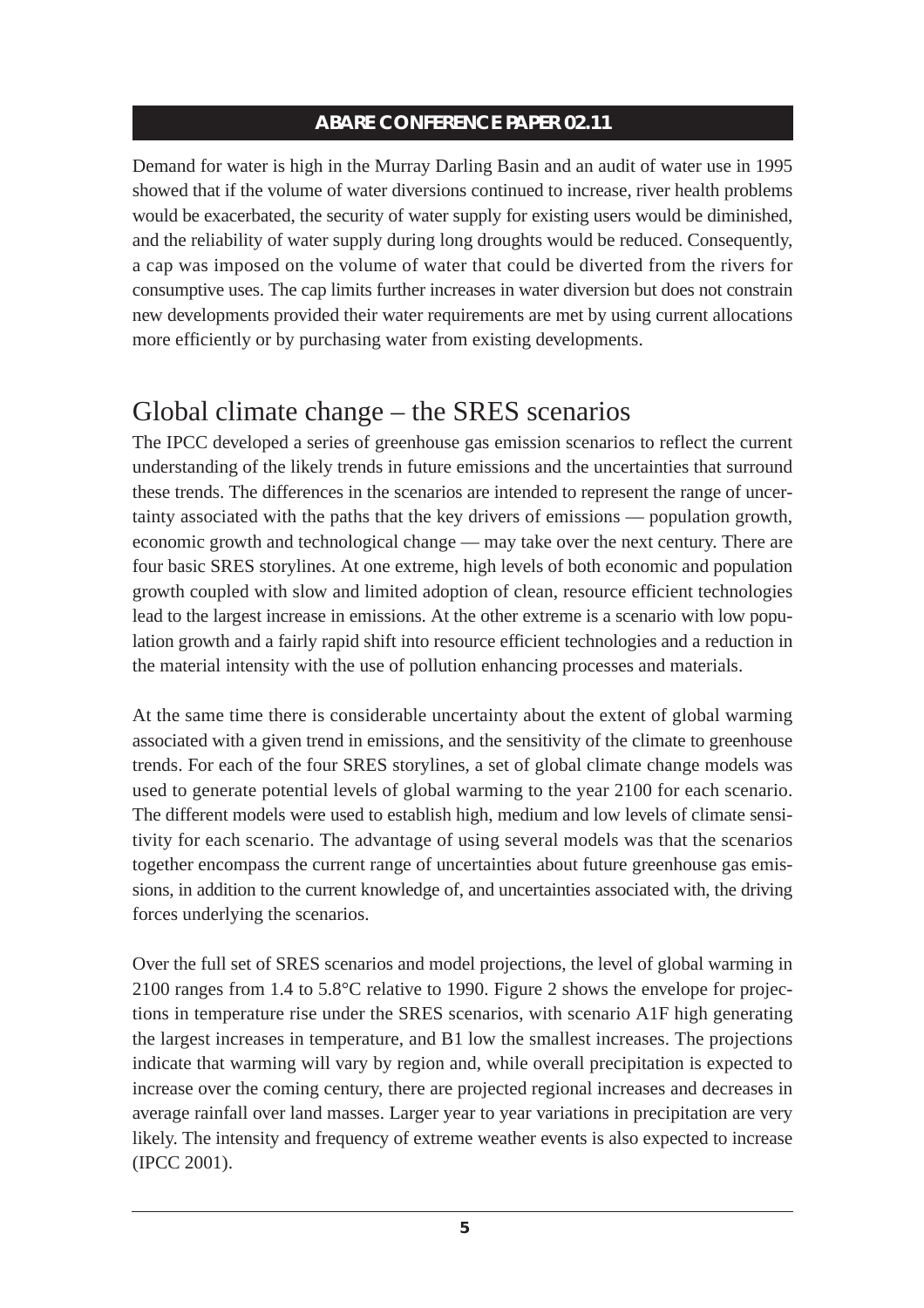The focus in this study is to examine how different global warming trends may affect the hydrological cycle and agricultural production in the Murray Darling Basin. It is not specifically concerned with the assumptions of economic, technological, demographic or other forces that underlie a specific emissions scenario. At the same time, it is useful to contrast a scenario that reflects an extension of the current trend in emissions to one in which there has been a significant reduction in emissions.

Two global warming curves were selected from within the SRES envelope shown in figure 2. The *A1 scenario* corresponds to a story line of high economic growth but with limited population growth, and the rapid introduction of new and more efficient energy technologies. The *B1 scenario* corresponds to low population growth coupled with the adoption of clean and resource efficient energy technologies. Estimates of temperature rise under both scenarios selected for this study are relatively conservative in comparison



with some of the more fossil fuel intensive scenarios, with temperature predicted to increase by 2.95°C by 2100 under scenario A1, and 1.98°C under scenario B1. The global warming curves selected for each scenario reflect a moderate level of sensitivity to changes in the level of greenhouse gas emissions. The shape of the global warming curves suggests that much of the temperature increase under scenario A1 happens in the latter half of the century whereas under scenario B1, temperature increases steadily over the coming 100 years.

The shape of the curves, and hence the timing of the climate impacts, has important implications for both the biophysical and economic consequences of climate change in the Murray Darling Basin.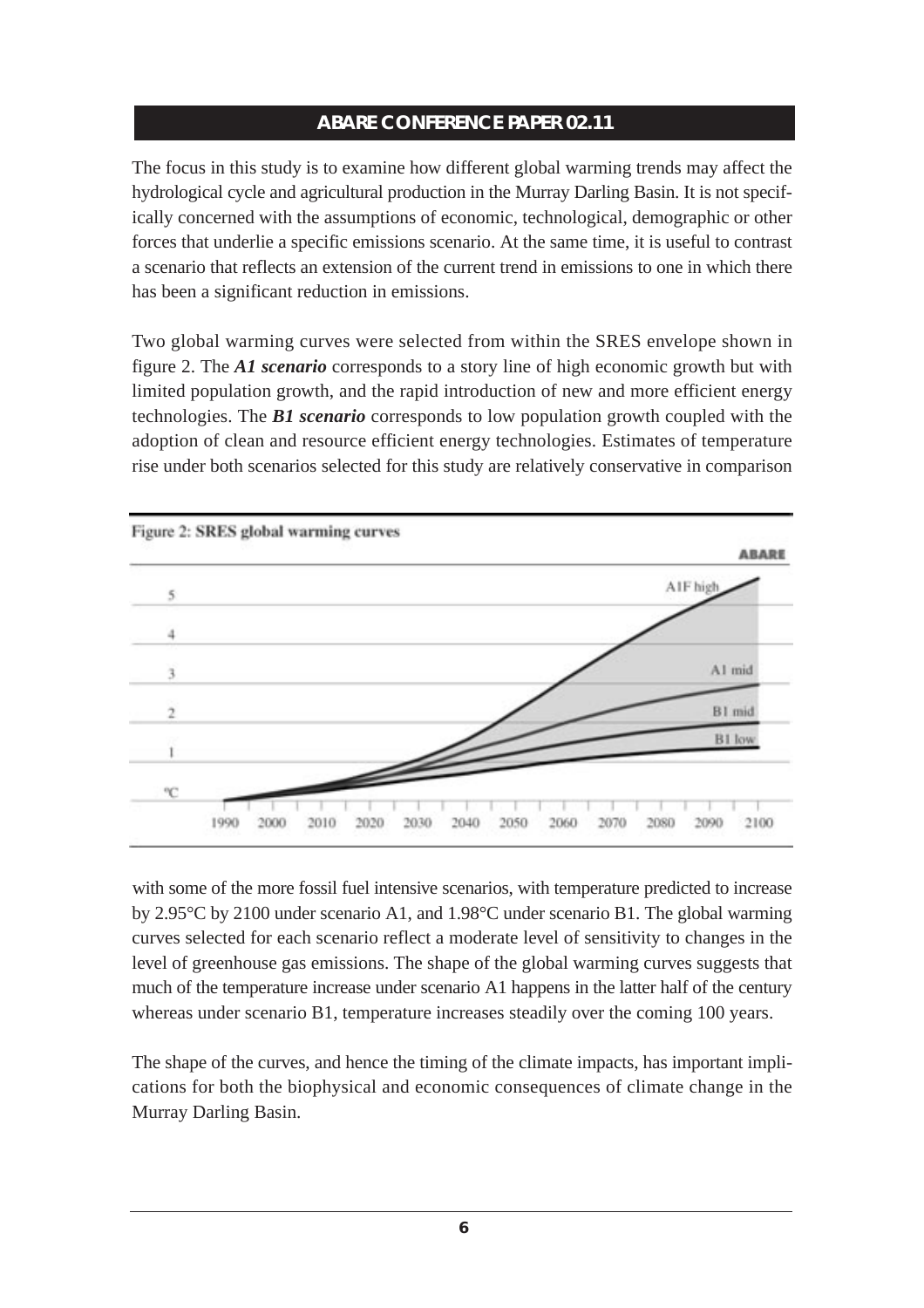# Climate change in the Murray Darling Basin

Regional projections of climate change in Australia under the scenarios have been conducted by CSIRO. These studies use regional climate models, on either a 125 kilometre or 60 square kilometre grid that have been nested within the CSIRO Mark II global climate model. Changes in average annual precipitation and potential evaporation are calculated using OZCLIM, a climate change scenario generator developed at CSIRO (Walsh et al. 2001). The impacts of global warming on average annual precipitation in the Murray Darling Basin for years 2050 and 2100 are shown for each scenario in maps 2 to 5. For the Murray Darling Basin, the midrange of these projections indicates that there will be a general decline in precipitation and an increase in potential evaporation. However, the extent and timing of the decline in these parameters varies across the basin in line with the differences between the global warming curves.

In scenario SRES A1, the decline in precipitation is projected to be less than 5 per cent in 2050 for almost all catchments except in those feeding the Victorian tributaries of the Murray River where the decline is expected to be between 5 and 10 per cent. Projected declines in precipitation under the SRES B1 scenario are less severe. By 2100, precipitation declines by between 5 and 10 per cent for most of the basin and by up to 20 per cent in the Victorian tributaries of the Murray River under the A1 scenario. In contrast, many of the Murray River tributaries are projected to experience a decline in precipitation of less than 10 per cent by 2100 under the SRES B1 scenario, and by less than 5 per cent in almost all of the Darling River tributaries.

Rainfall distribution is also likely to vary under climate change. Summer rainfall is expected to decline under both scenarios, particularly in the southern reaches of the basin. Reductions in summer rainfall for the Darling River tributaries are expected to be between 1 and 7 per cent under the A1 scenario and between 2 and 6 per cent for the B1 scenario in 2100. Victorian tributaries of the Murray River are expected to experience a decline in summer rainfall under both scenarios by 2100. While climate change projections based on the SRES scenarios do not yield conclusive results on the frequency of La Niña and El Niño events, the severity of both flood and droughts is expected to increase.

In addition to precipitation, climate change has an impact on temperature, humidity and wind speed, all of which have an impact potential evaporation. An increase in annual average potential evaporation is expected over the whole basin under both global warming scenarios by 2100, particularly in the Murray River tributary catchments. The impacts are greater under the A1 scenario, with increases in potential evaporation of almost 20 per cent in many of the southern reaches. On balance, the projections for the Murray Darling Basin are for slight to moderate reductions in water availability for dryland agriculture and moderate to substantial reductions in surface water flows. Increases in open water evaporation will also affect effluent stream systems, water storages and wetlands.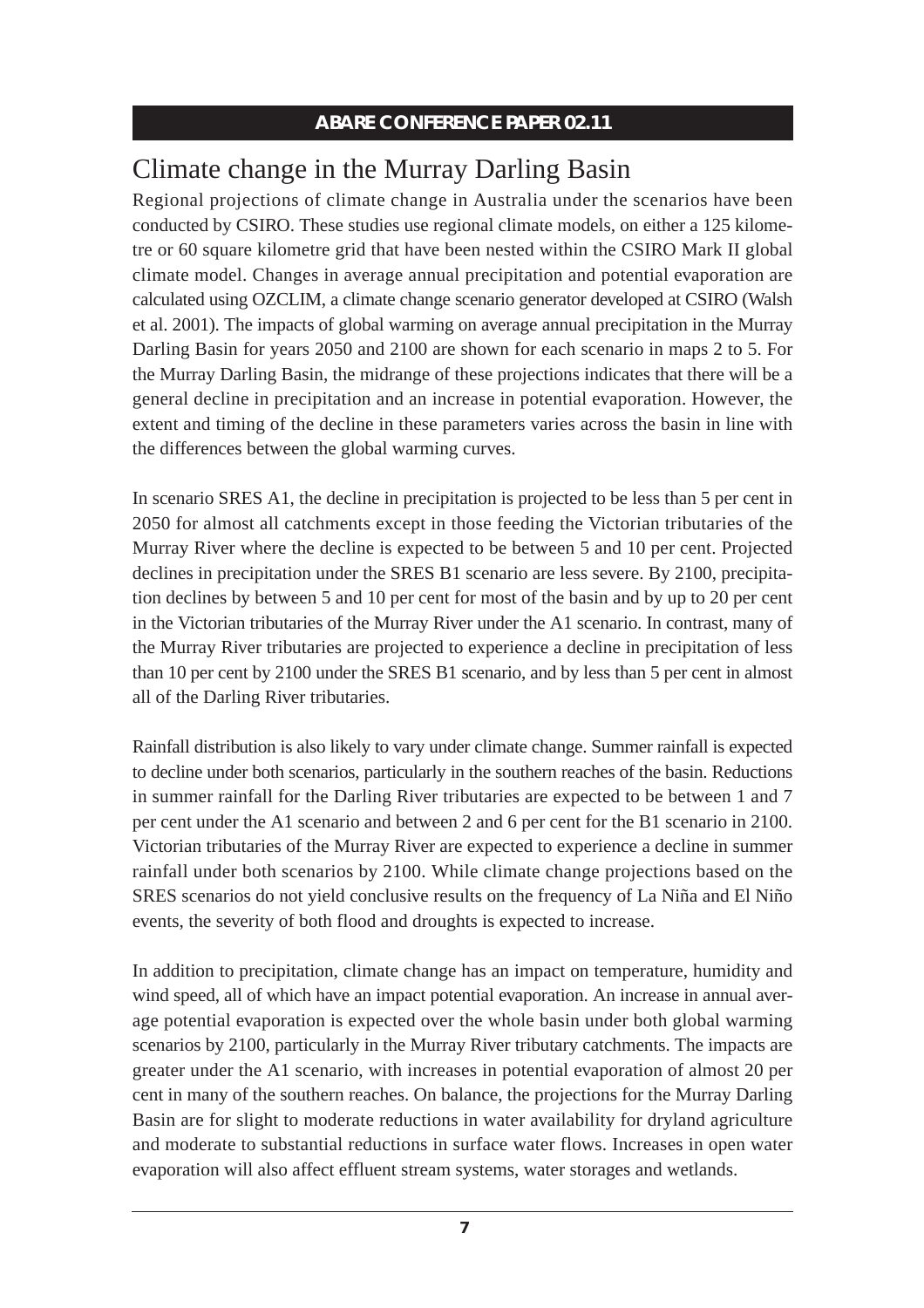#### Map 2: Projected decline in precipitation in the Murray Darling Basin under SRES scenario A1, 2050



#### Map 3: Projected decline in precipitation in the Murray Darling Basin under SRES scenario A1, 2100

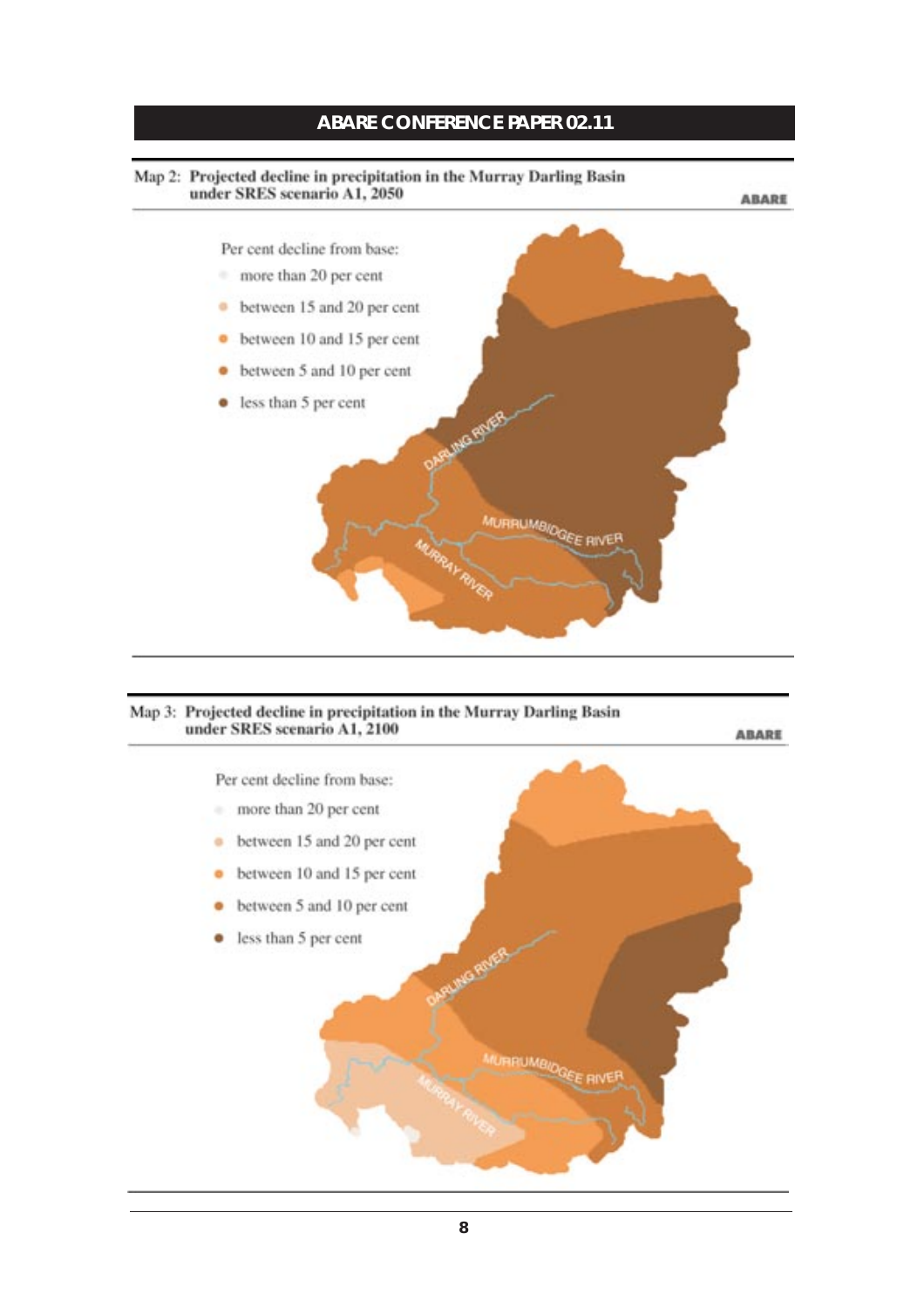#### Map 4: Projected decline in precipitation in the Murray Darling Basin under SRES scenario B1, 2050



#### Map 5: Projected decline in precipitation in the Murray Darling Basin under SRES scenario B1, 2100

Per cent decline from base: more than 20 per cent  $\alpha'$  $\bullet$  between 15 and 20 per cent between 10 and 15 per cent ٠ between 5 and 10 per cent less than 5 per cent **MAG EVER** MURRUMBIOGEE RIVER IRRAY RIVER

**ABARE**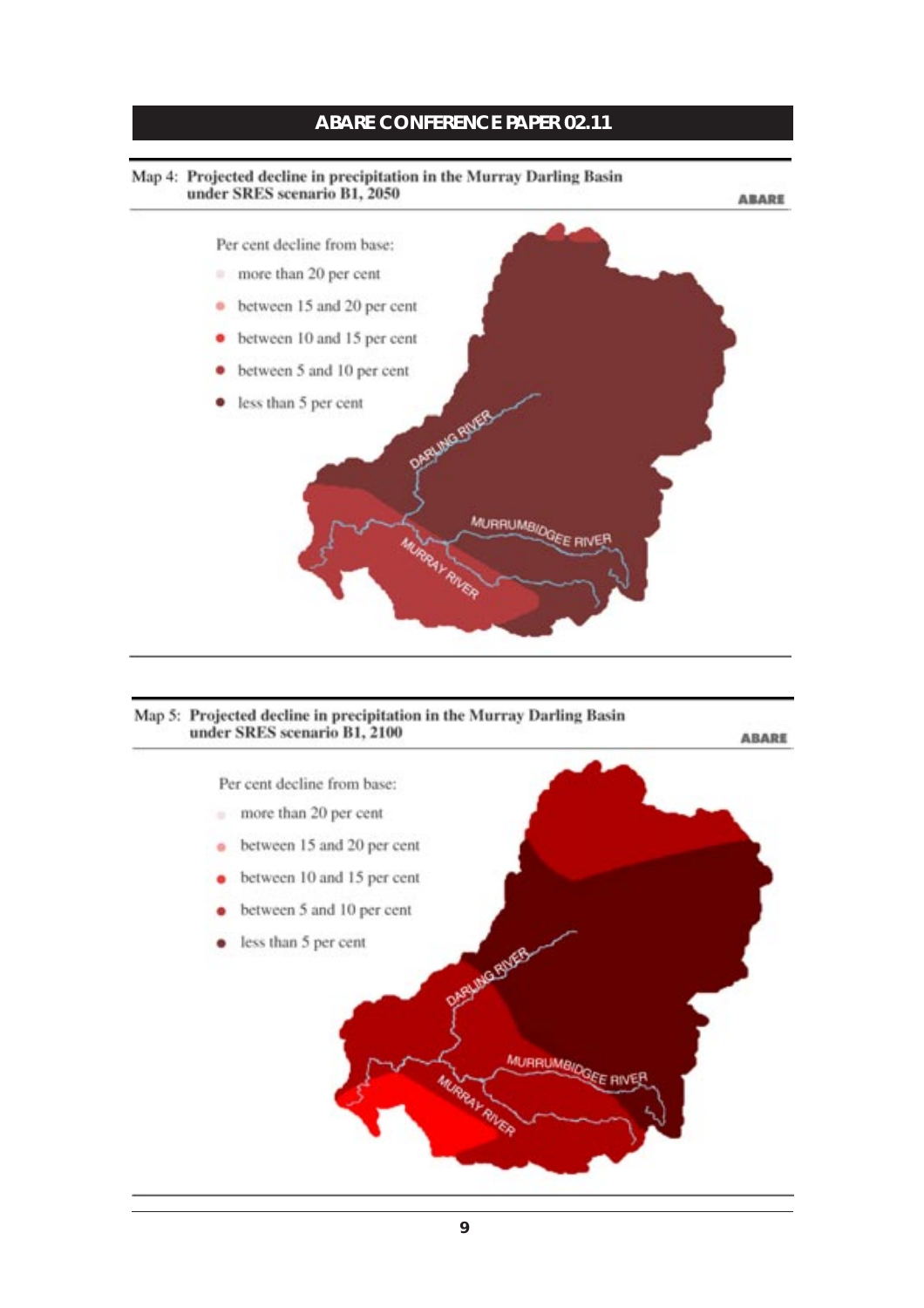## Climate change and water resources

Changes in precipitation are the prime driver of change in the availability of both surface and ground water resources. However, there are a number of other factors that can significantly affect regional water balances that are likely to be influenced by climate change. Within a simple water balance model, the volume of water available as surface water and ground water resources are the excess of precipitation over evapotranspiration. Climatic factors have a direct effect on evapotranspiration through changes in potential evaporation that occur with changes in solar radiation, humidity, temperature and wind speed at ground level.

Vegetation cover has a significant influence on evapotranspiration, with deep rooted trees and perennial species generally returning more water to the atmosphere than annual grasses and other shallow rooted species. However, the influence of vegetation cover on transpiration increases with higher precipitation (Zhang, Dawes and Walker 1999) and this may moderate the direct impacts of climate change. In low rainfall areas (less than 500 millimetres a year), different vegetation covers transpire about the same volume of water. In areas with rainfall above 500 millimetres a year, deep-rooted plants transpire an increasingly larger volume of water when compared with shallow rooted grasses. Changes in climatic conditions can, in turn, have an impact on ground cover and evapotranspiration. While the physiological response of vegetation to increased concentrations of atmospheric carbon dioxide is uncertain, higher levels of carbon dioxide can result in greater levels of water use efficiency by plants, resulting in reduced transpiration. At the same time, associated climatic effects such as higher temperatures, changes in rainfall and soil moisture could either enhance or negate potentially beneficial effects of higher carbon dioxide concentrations on plant physiology. Significant changes in temperature and precipitation may alter the species composition of ground cover and, hence, evapotranspiration also.

Precipitation that is not returned to the atmosphere (excess) is either transported as surface water runoff or enters the ground water system (ground water recharge). The fraction of this excess water that enters the ground water system depends on the rate of infiltration, the rate at which water can penetrate the soil surface and percolation through the soil profile. The rate of penetration depends on several factors including the slope or gradient of the land, size, texture and structure of the soil particles and the level of soil moisture. On more steeply sloped land there tends to be fewer and smaller local depressions to store water that can then infiltrate the soil. Clay soils have finer soil particles creating smaller gaps through which water can enter and move through the soil profile. Under these conditions most of the excess enters the river system as surface runoff. Sandy and less compacted soils have larger gaps allowing water to enter and move through the soil profile more easily than in heavier soils. Catchment runoff can be insignificant on flat terrain with sandy soils. The intensity, frequency and duration of rainfall events affect soil moisture, and the likelihood of and extent to which the soil will become saturated.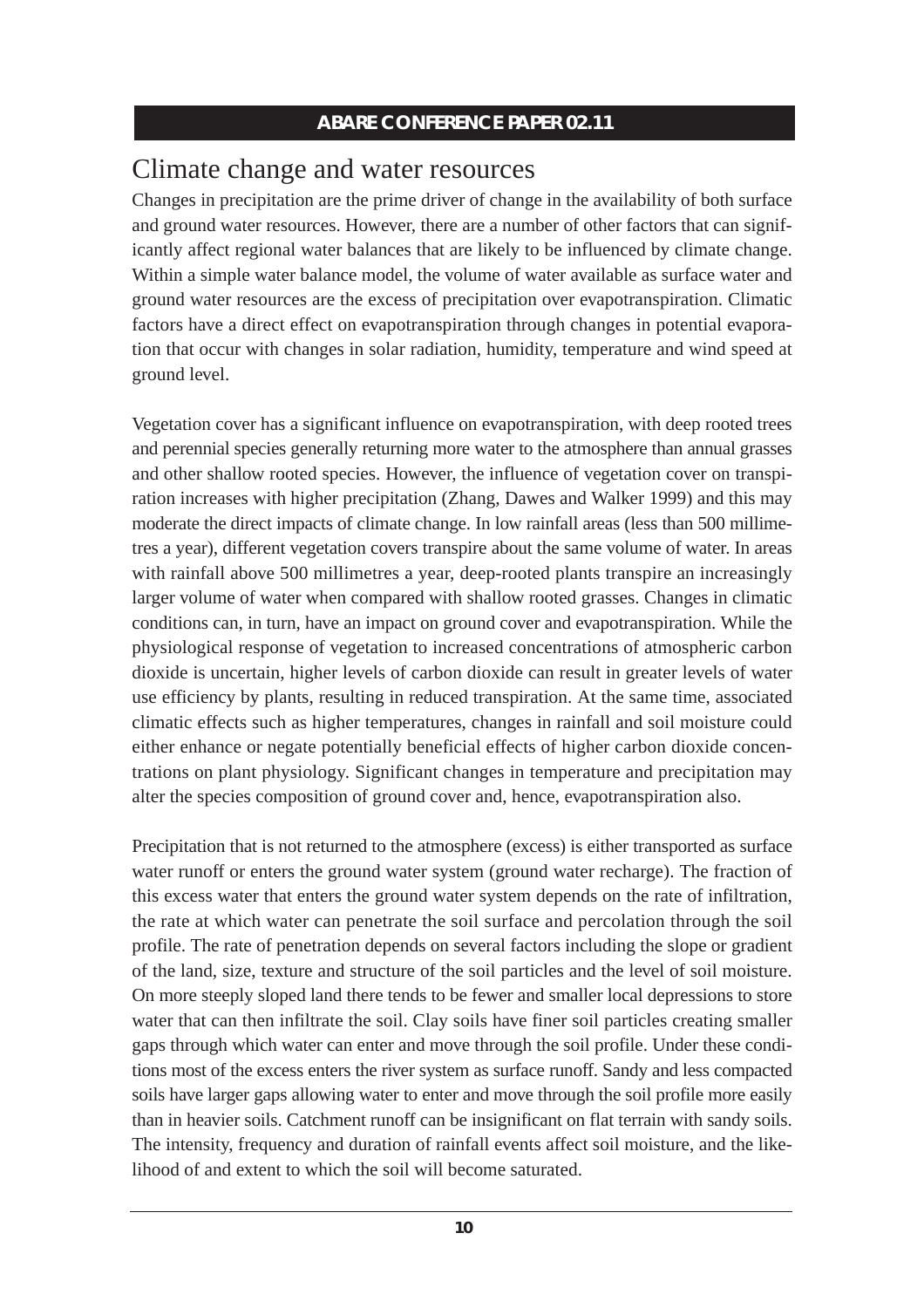# Water demand

Irrigated agriculture generates the largest consumptive demand for surface and ground water resources in the Murray Darling Basin. Around 10 000 gigalitres of surface water is diverted for irrigation in the Murray Darling Basin each year (MDBC 2002). While the availability of water for irrigation is likely to decrease under conditions of reduced precipitation and increased evapotranspiration, it is uncertain how sensitive agricultural water demands will be under enhanced greenhouse conditions. There are competing effects. First, decreased precipitation may lead to lower soil moisture profiles during the irrigation season, depending on the timing of the rainfall and the water holding capacity of the soil. Second, increases in potential evaporation through, for example, increased temperature or reduced humidity, is likely to increase losses from irrigation storages and channels. However, as noted previously, increased atmospheric concentrations of carbon dioxide can lead to higher efficiency of plant water use, reducing the level of irrigation required to obtain a given yield.

Case studies in the United States have produced some conflicting results. In a climate change scenario investigated by Hatch et al. (1999), irrigation requirements were estimated to fall by as much as 30 per cent for corn in the south east United States. However, Ritschard et al. (1999) explored the same scenario and estimated that irrigation water requirements would increase. These studies indicate the considerable uncertainty about future demand for irrigation water and, hence, irrigation abstractions under conditions of enhanced global warming (Arnell and Chunzhen 2001).

# Water quality

Climate change has the potential to make a significant impact on water quality in the Murray Darling Basin. As much of the continent was covered by an inland sea several millions of years ago, saline ground water systems are part of Australia's geological legacy. Consequently, more than 25 per cent of Australia's accessible ground water is above 1500 milligrams of salt per litre (mg/L) and more than 10 per cent is in excess of 5000 mg/L (National Land and Water Resources Audit 2000). In irrigation areas along the south west reaches of the Murray River, ground water salinity levels are in excess of 30 000 mg/L, close to the salt concentration of seawater.

Rising river salinity is a major water quality issue in the Murray Darling Basin. Land clearing and irrigation have increased ground water recharge, which over time has led to rising water tables and increased discharge of saline ground water into rivers and streams. Consequently, the deterioration of river health owing to increasing salinity has been a concern to state and federal governments over recent years.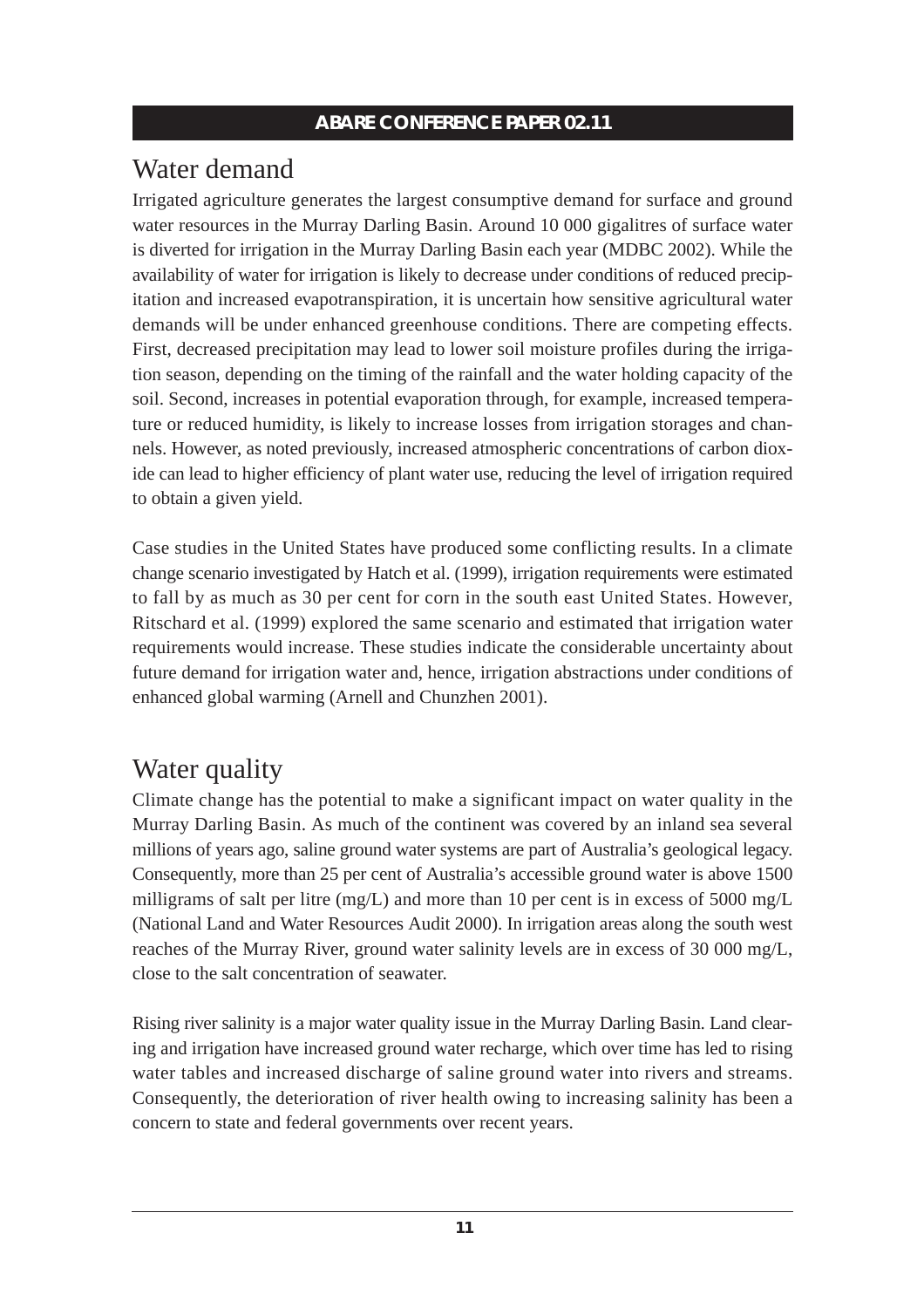A salinity audit, released by the Murray Darling Basin Ministerial Council in 1999, projected that salt mobilisation in the basin would double from 5 million tonnes a year in 1998 to 10 million tonnes in 2100. Much of this increase is likely to be mobilised from the irrigation areas that were developed within 10 kilometres of the river in the south west reaches of the Murray River. This area, known as the Victorian Mallee and South Australian Riverland, is characterised by extensive horticultural production. While these regions often practise highly efficient irrigation using sophisticated irrigation scheduling and delivery technology, they overlay highly saline ground water aquifers and any ground water leakage results in large volumes of salt being mobilised to the Murray River. The audit also reported that the average salinity of the Murray River at Morgan, upstream of the major offtakes of water supplies to Adelaide, a city of more than one million people in South Australia, will exceed the  $800 \text{ EC}^1$  World Health Organisation threshold for desirable drinking water quality in the next fifty to one hundred years (MDBMC 1999).

Changes in climatic conditions will have both short and longer term impacts on river and stream salinity. If, for example, there is a reduction in precipitation, there will be an immediate reduction in surface water runoff and less water available to dilute existing levels of saline ground water discharge. The decline in water quality will affect agriculture as the productivity of water used for irrigation is reduced. It will also affect the riverine environment as well as urban and industrial water users.

However, reductions in precipitation and increases in evapotranspiration lead to reduced recharge that, over time, is reflected in a reduction in saline ground water discharge and lower ground water tables. The length of the delay could range from a few years to several hundred years depending on the hydrological characteristics of the ground water flow system. The reduction in ground water discharge leads to benefits that are twofold. Salinity benefits are derived from the reduction in the discharge of saline water directly into rivers and streams. Depending on the hydrological characteristics of the catchment, reductions in salt mobilisation may translate into lower salt concentrations even under conditions of reduced surface water flows. Salinity benefits are also derived if the reduction in discharge reduces the mobilisation of saline ground water into the landscape.

Reductions in the area affected by dryland salinity are likely to vary across the basin, with the timing and extent dependent on the net effect of changes in the hydrological cycle, the response time of the ground water flow system and the rate of recharge in each catchment. The impact of global warming on surface water and ground water flows, salt concentration and the area of high water tables under the SRES A1 and B1 scenarios are examined using the SALSA model, described in the following section.

<sup>&</sup>lt;sup>1</sup> The most widely used method of estimating the salinity concentration of water is by electrical conductivity. To convert EC units to mg/L total dissolved salts, multiplication by a conversion factor of 0.6 generally applies.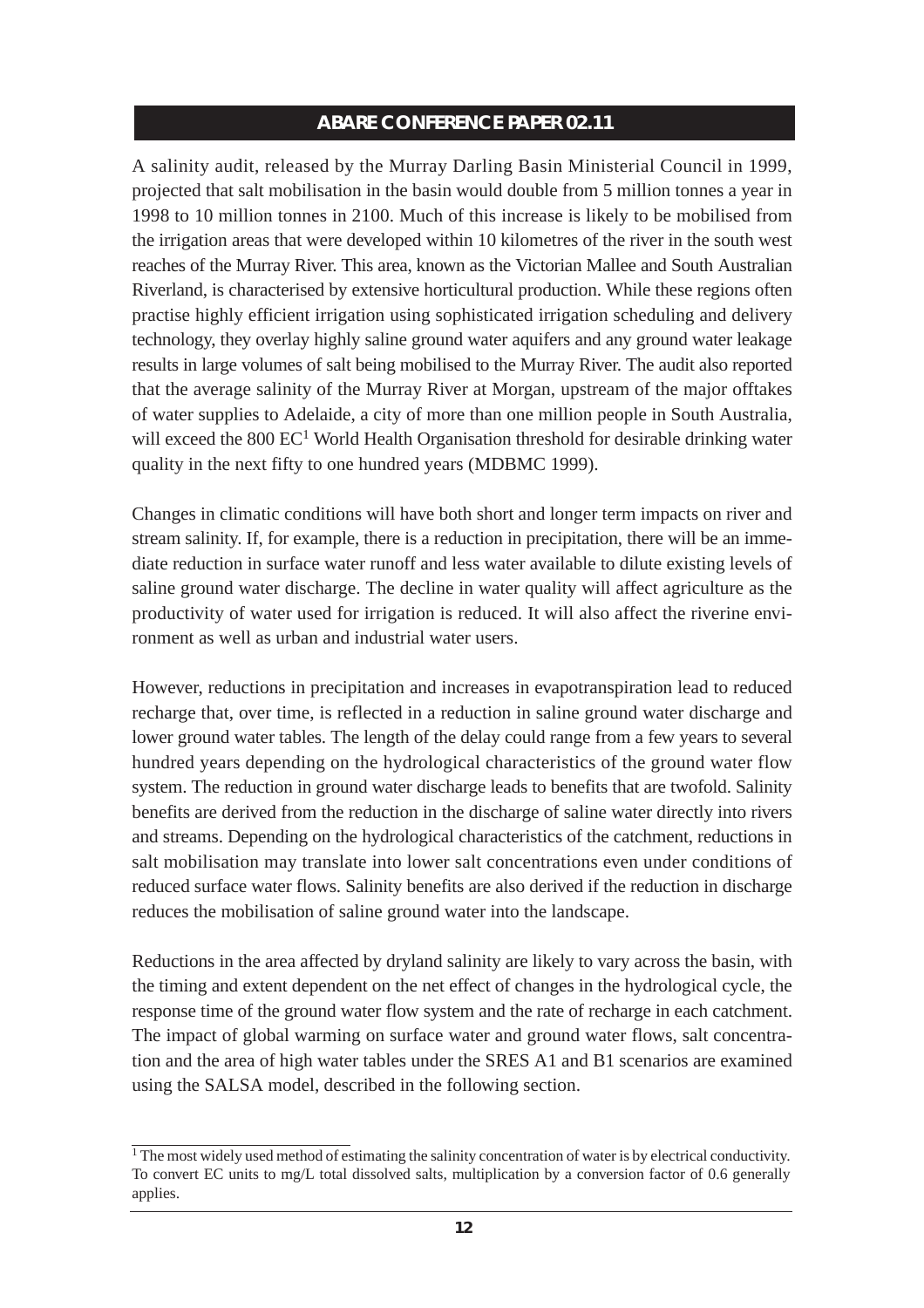## The SALSA model

The SALSA modeling framework was developed at ABARE, in cooperation with the Murray Darling Basin Commission and CSIRO Land and Water Division. The model was developed using the user interface and simulation facilities of Extend (v4) (Imagine That Inc. 1997). The model incorporates the relationships between land use, vegetation cover, surface and ground water hydrology and agricultural returns. The basin scale model consists of a network of land management units linked through overland and ground water flows. The geographic area under consideration is shown in map 6.

The spatial coverage of the SALSA model includes the predominantly dryland regions of the Murray Darling Basin spanning from the Condamine–Culgoa catchment in southern Queensland clockwise around the eastern edge of the basin to the Avoca catchment in Victoria. Irrigation within each of these catchments is also represented. The SALSA model also includes the Victorian Mallee and South Australian Riverland irrigation areas immediately adjacent to the Murray River that extend from Nyah downstream to Morgan2. In



<sup>&</sup>lt;sup>2</sup> All data presented for the Victorian Mallee and South Australian Riverland refer to irrigation areas within 10 kilometres of the Murray River. It is assumed that dryland agriculture more than 10 kilometres from the Murray River will not contribute salt loads to the river system.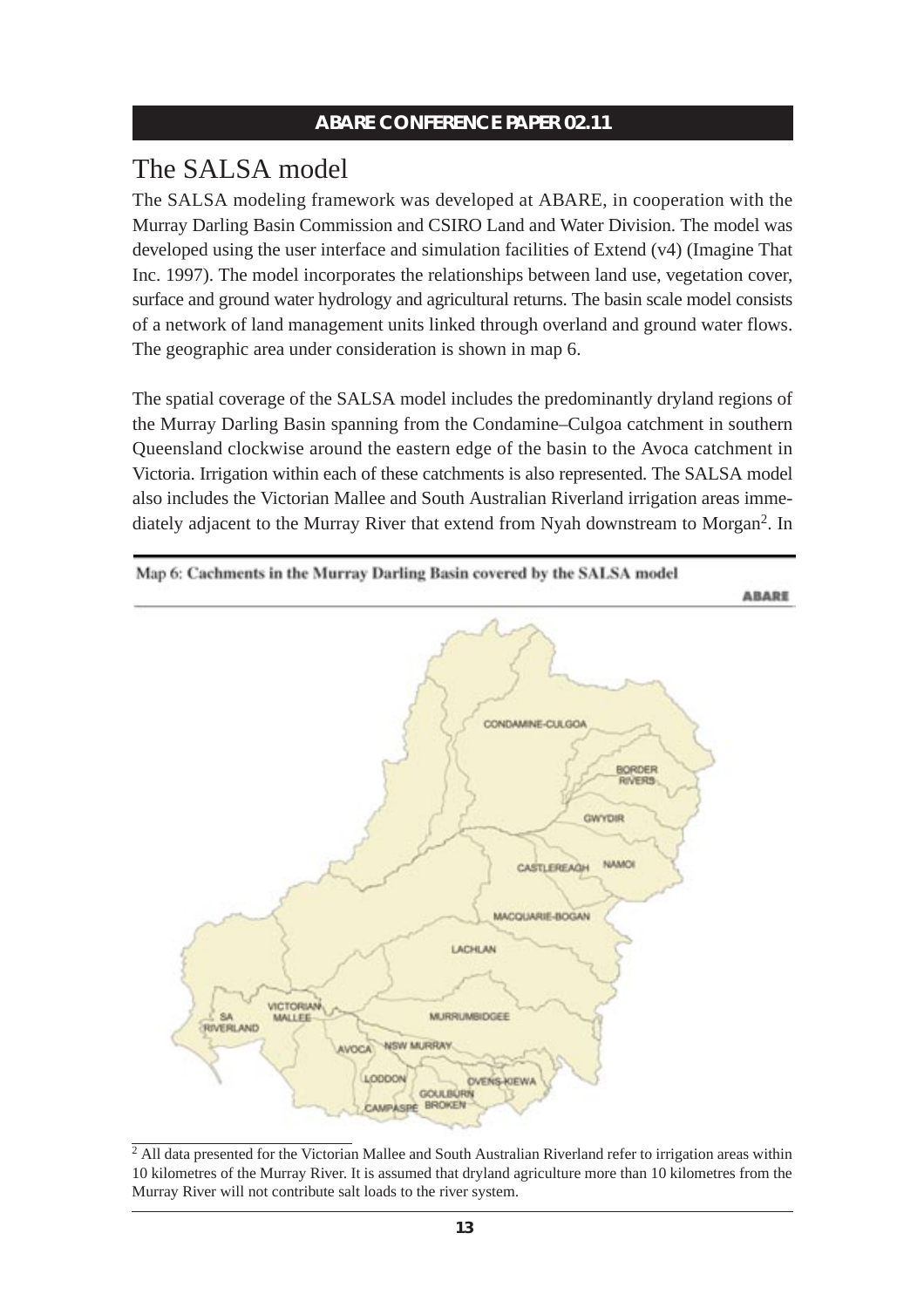the analysis presented here, 78 individual land management units are defined according to the characteristics of the ground water system — that is, they are classified according to whether they are local, intermediate or regional flow systems.

Within each land management unit, economic models that optimise land use are integrated with a representation of hydrological processes in each catchment. The hydrological component incorporates the relationships between irrigation, rainfall, evapotranspiration and surface water runoff, the effect of land use change on ground water recharge and discharge rates, and the processes governing salt accumulation in streams and soil. The interactions between precipitation, vegetation cover, surface water flows, ground water processes and agricultural production are modeled at a river reach scale. In turn, these reaches are linked through a network of surface and ground water flows.

In the agroeconomic component of the model, land is allocated to maximise economic return from the combined use of agricultural land and irrigation water. Each land management unit is managed independently to maximise returns given the level of salinity of available land and surface and ground water resources, subject to any land use constraints. Incorporated in this component is the relationship between salinity and yield loss for each agricultural activity. Thus, land use can shift with changes in the availability and quality of both land and water resources. The cost of salinity is measured as the reduction in economic returns from agricultural activities from those that are currently earned. Some key features of the model are described briefly below. A full description is given in Bell and Heaney (2001).

## **Hydrological component**

The hydrological component of the model consists of three parts. The first determines the distribution of precipitation and irrigation water between evaporation and transpiration, surface water runoff and ground water recharge. Within this component of the model there are two climatic drivers that are specified uniquely for each hydrologically defined land management unit — average annual rainfall and evapotranspiration — specified as a function of rainfall and land cover.

In the initial specification of the SALSA model, the Holmes–Sinclair relationship was used to specify the link between ground cover and evapotranspiration. For a given ground cover, the Holmes–Sinclair relationship (estimated by Zhang et al. 1999) relates evapotranspiration to precipitation. The relationship does not include variation in potential evaporation, as it was not found to be a significant discriminator. However, in the climate change scenarios that were evaluated, projected changes in potential evaporation were large in comparison with projected changes in precipitation using the Holmes–Sinclair relationship.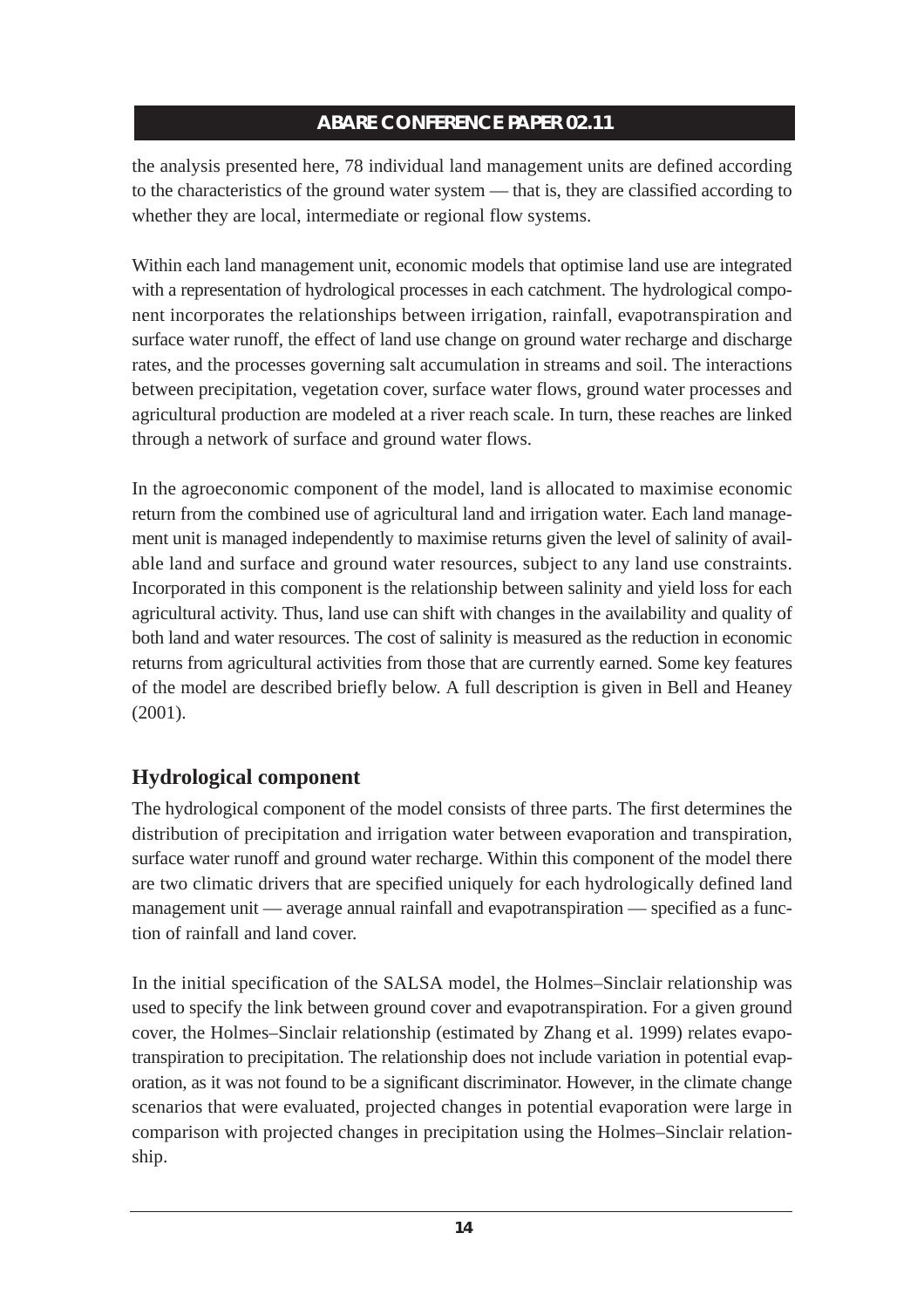A study conducted by Hassel and Associates (1998) estimated the impact of high and low climate change scenarios on surface water runoff in the Macquarie–Bogan catchment of New South Wales. The study used a Sacramento model (Burnash, Ferral and McGuire 1984) that incorporates changes in potential evaporation to estimate catchment runoff. Runoff was then used to generate stream flows that were calibrated using the IQQM daily flow model (New South Wales Department of Land and Water Conservation 1995). The Sacramento model generated changes in stream flows that were approximately three times greater that would be predicted using the Holmes–Sinclair relationship.

Given the likely sensitivity of the analysis to the incorporation of potential evaporation, the Holmes–Sinclair evapotranspiration relationship used in the SALSA model was modified to account for changes in potential evaporation. The relationships for tree and grass covered catchments provided the envelope for all other groundcovers used in the SALSA model. (The relationship between precipitation and evapotranspiration for all other groundcovers was specified as a linear combination of the relationships for trees and grass.)

The relationship for tree cover was specified as:

(1) 
$$
ET_{Trees} = ppt \left(1 + \frac{\Delta 2800}{ppt}\right) \left(1 + \frac{\Delta 2800}{ppt} + \frac{ppt}{\Delta 400}\right)^{-1}
$$

where

$$
\Delta = 1 + \alpha \frac{PE_{t}}{PE_{t=0}}
$$

and *ppt* is average annual precipitation,  $\alpha$  is a parameter, PE is potential evaporation and *t* denotes time in years. The relationship for grass cover was specified as:

(2) 
$$
ET_{Grass} = ppt \left(1 + \frac{\Delta 2200}{ppt}\right)\left(1 + \frac{\Delta 2200}{ppt} + \frac{ppt}{\Delta 1100}\right)^{-1}
$$

An  $\alpha$  of 0 gives the original Holmes–Sinclair specification and a value of 1.0 provided a reasonable fit to the runoff relationships generated by the IQQM model in the Macquarie– Bogan catchment. An  $\alpha$  value of 1.0 was used for the simulations conducted and reported here. A simulation using the original Holmes–Sinclair specification is reported in appendix A for comparison.

The second hydrological component of the model determines surface water runoff and ground water recharge. The distribution of the excess between surface and ground water recharge is assumed to be a constant proportion. For example, on heavier, less permeable soils on the steeper terrain of the upland catchment areas, ground water recharge fractions range from 10 to 30 per cent. On the sandier, more permeable soils on flat terrain in the low lying catchment areas, recharge fractions were between 80 and 100 per cent.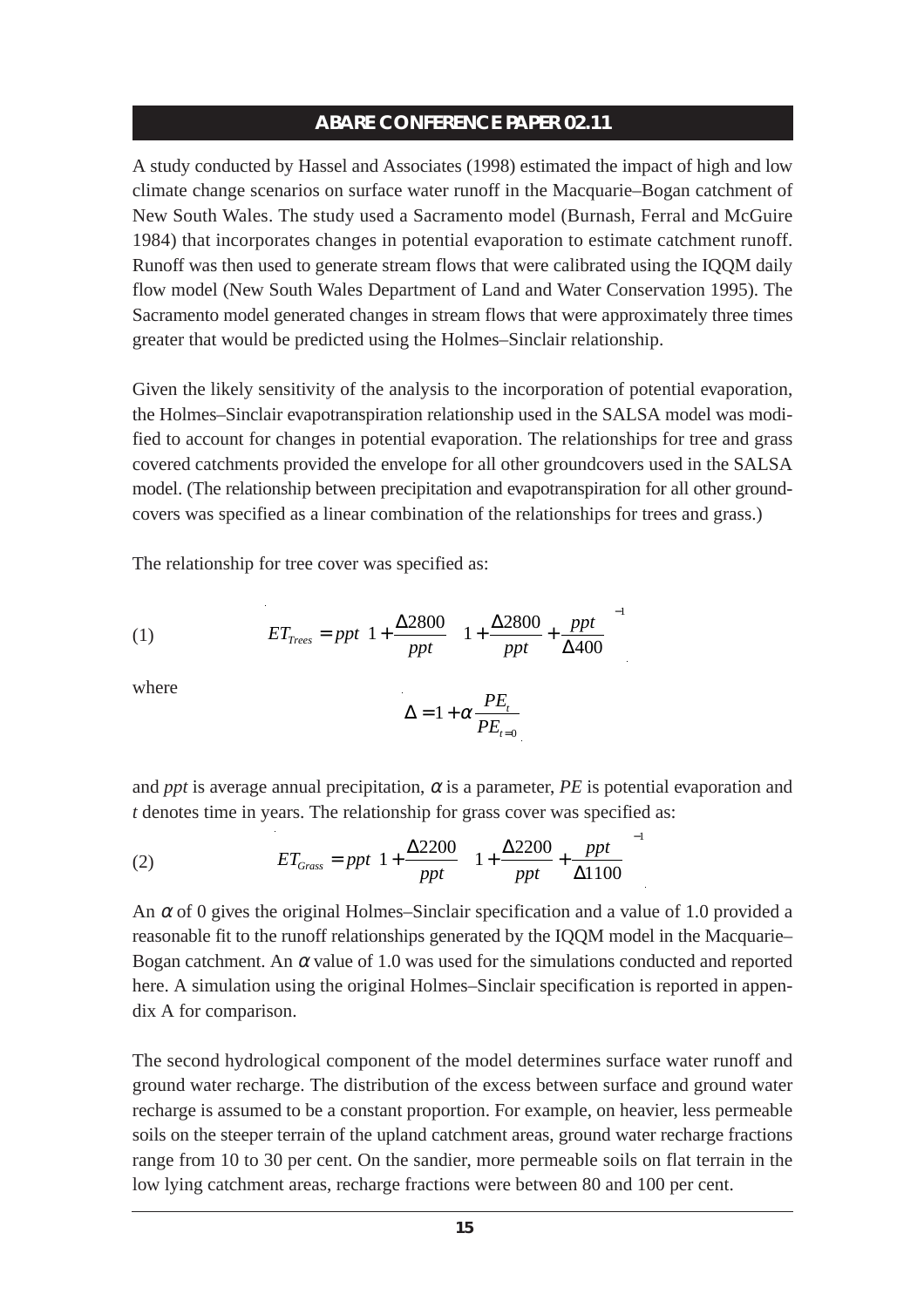The third part of the hydrology component determines ground water discharge into streams and into the landscape in the form of high water tables. The equilibrium response time of a ground water flow system is the time it takes for a change in the rate of recharge to be fully reflected in a change in the rate of discharge. The equilibrium response time does not reflect the actual flow of water through the ground water system but the transmission of water pressure.

Assuming the contributions of recharge are additive and uncorrelated over time, it is possible to model gross discharge directly, thereby avoiding the need to explicitly model ground water levels. In the approach adopted here, total discharge rate *D* in year *t* is a logistic function of a moving average of recharge rates in the current and earlier years according to:

(3) 
$$
D(t) = R(0) + \sum_{i=t-m}^{t} \frac{R(i) - R(i-1)}{1 + \exp[(v_{half} - i) / v_{slope}]}.
$$

where  $R(0)$  is the initial equilibrium recharge rate,  $m$  is the number of terms included in the moving average calculation, and <sup>ν</sup>*half* and <sup>ν</sup>*slope* are the time response parameters. The moving average formulation allows the accumulated impacts of past land use change to be incorporated, as well as to model prospective changes.

Ground water response times within the Murray Darling Basin vary substantially. In the upland areas, there tends to be greater hydraulic head and shorter lateral flow distances to the point of discharge, predominantly into small streams. Average equilibrium response times in these areas range between 60 and 120 years. In the low lying catchment areas, where there is very little hydraulic head and lateral flow distances are long, equilibrium response times can be well in excess of 1000 years. In established irrigation areas the soil can be saturated and the ground water system nearly pressurised. Equilibrium response times under these conditions are much faster, of the order of twenty to forty years.

## **Agroeconomic component**

Changes in water availability, quality and the emergence of high water tables all have an impact on agricultural productivity. The agroeconomic component of the model seeks to maximise the returns to agriculture under the current conditions of the resource base. The management problem considered in the agroeconomic component of the model is that of maximising the economic return from the use of agricultural land by choosing between alternative steady state land use activities in each year. Five land use activities are considered — irrigated crops, irrigated pasture, irrigated horticulture, dryland crops and dryland pasture.

Each land management unit is assumed to allocate its available land each year between the above activities to maximise the net return from the use of the land in production,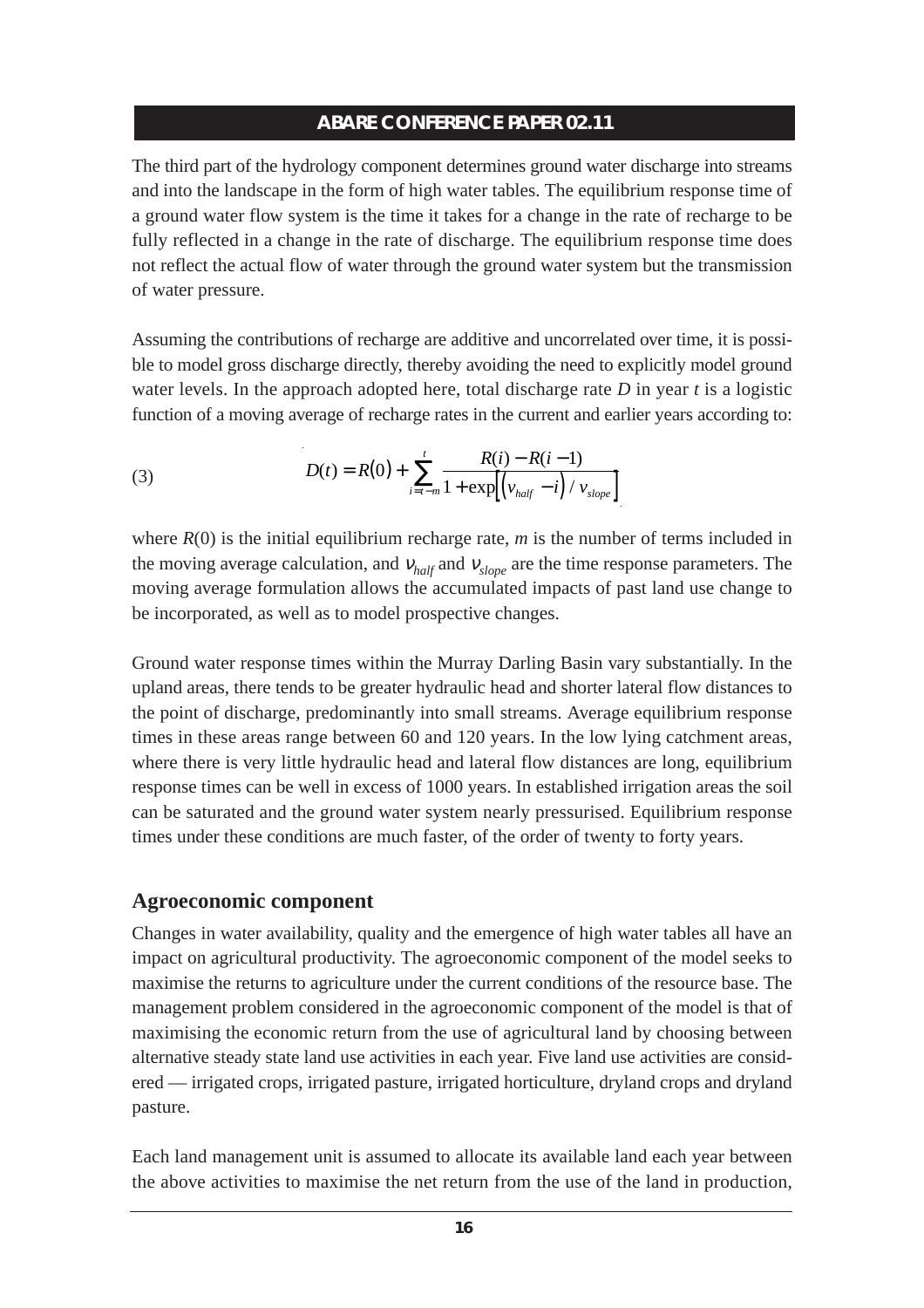subject to constraints on the overall availability of irrigation water from rivers, *sw*\*, and from ground water sources, *gw*\*, and suitable land, *L*\*:

(4) 
$$
\max \frac{1}{r} \sum_j p_j x_j (L_j, s w_j, g w_j) - c s w \sum_j s w_j - c g w \sum_j g w_j
$$

subject to

(5) 
$$
\sum_{j} sw_j \le sw^*, \sum_{j} gw_j \le gw * \text{ and } \sum_{j} L_i \le L^*
$$

where  $x_i$  is output of activity *j*,  $L_i$  is land used in activity *j*, *sw<sub>i</sub>* is surface water and  $gw_i$  is ground water used for irrigation of activity *j*, *r* is the discount rate, and *csw* is the unit cost of surface water used for irrigation and *cgw* is the unit cost of ground water used for irrigation. The net return to output for each activity is given by  $p_i$  and is defined as the revenue from output less the cost of inputs, other than land and water, per unit of output.

For each activity, the volume of output depends on land and water use (or on a subset of these inputs) according to a Cobb-Douglas production function:

(6) 
$$
x_j = \begin{cases} A_j L_j^{\alpha_{L_j}} s w_j^{\alpha_{svj}(t)} g w_j^{\alpha_{svj}} & 0 < \alpha_{L_j} + \alpha_{svj} + \alpha_{svj} < 1 \text{ for } j = 1, 2, 3 \\ A_j L_j^{\alpha_{L_j}} & 0 < \alpha_{L_j} < 1 \end{cases}
$$
 for  $j = 4, 5$ 

where  $A_j$ ,  $\alpha_{Lj}$ ,  $\alpha_{swj}$  and  $\alpha_{gwj}$  are technical coefficients in the production function. Note, the technical coefficients on surface irrigation water are time dependent, to capture the impact of changes in salt concentration in the Murray River.

The costs to irrigated agriculture and horticulture resulting from yield reductions caused by increased river salinity are modeled explicitly. The impact of saline water on the productivity of plants is assumed to occur as plants extract saline water from the soil. The electroconductivity, *EC*, of the soil reflects the concentration of salt in the soil water and reduces the level of output per unit of land input (land yield) and per unit of water input (water yield). This is represented by modifying the appropriate technical coefficients,  $\alpha_{\rm subi}$ , in the production function for each activity from the level of those coefficients in the absence of salinity impacts. That is:

(7) 
$$
\alpha_{\text{swj}}(t) = \frac{\alpha_{\text{swj}}^{\text{max}}}{1 + \exp(\mu_{0j} + \mu_{1j}EC)}
$$

where  $\mu_{0j}$  and  $\mu_{1j}$  are productivity impact coefficients determined for each activity and  $\alpha_{\text{swi}}^{max}$  is the level of the technical coefficient in the absence of salinity.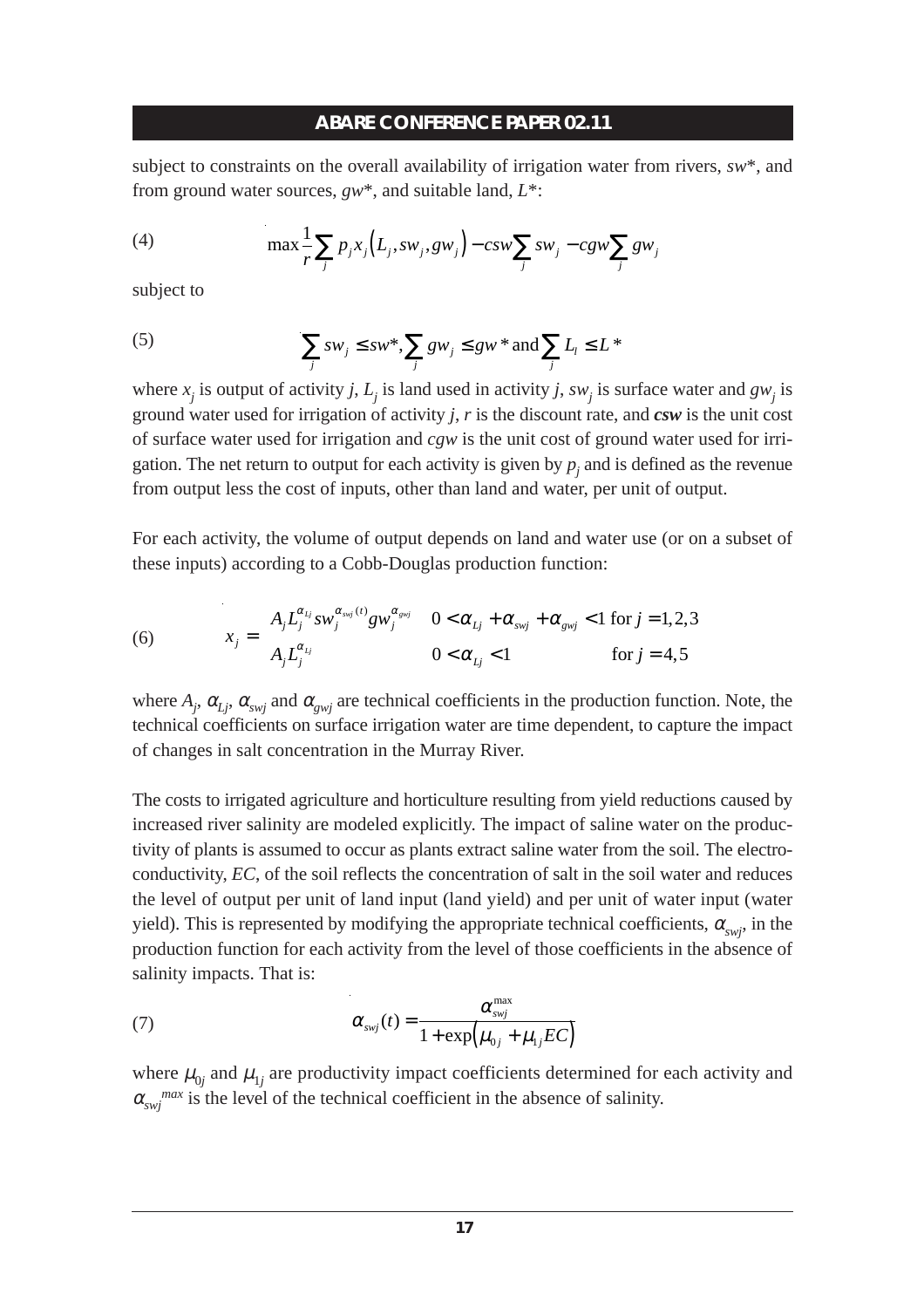## Model calibration

The data required to calibrate the model are extensive. The calibration procedure is given in Bell and Heaney (2001). The key physical data were historical rainfall, stream flow and salt load, and projected salt loads and areas of high water tables. Historical flows and salt loads were obtained from Jolly et al. (1997). Projected salt loads were obtained from the national salinity audit (MDBMC 1999), Barnett et al. (2000) and Queensland Department of Natural Resources (2001). These data, in combination with the expertise of consulting ground water hydrologists, were used to determine the hydrological parameters of the model.

Agroeconomic data were obtained from a wide range of sources. Land and water use data were obtained from many sources including ABARE farm survey data, Australian Bureau of Statistics Agricultural Census data and regional water authorities. Farm survey data were the primary source of the data used to estimate the fully capitalised returns to various land use activities in the model. These returns were then used to calibrate the production functions.

To calculate initial values for the production function parameters in (6), the total rent at full equity accruing to each activity was first calculated as the summation of rent associated with the use of land and other fixed inputs to production and surface and ground water. That is:

(8) 
$$
RentTotal_j = RentL_j + RentSW_j + RentGW_j + RentOther_j
$$

where

where  
\n
$$
RentL_{j} = L_{j}(0) p_{min}
$$
\n
$$
RentSW_{j} = sw_{j}(0) c\tilde{s}w
$$
\n
$$
RentGW_{j} = gw_{j}(0) c\tilde{g}w
$$
\n
$$
RentOther_{j} = L_{j}(0) (p_{j} - p_{min})
$$

where  $p_{min}$  is the net return to land and other fixed capital structures in their marginal use and  $c\tilde{s}w$  is the opportunity cost of surface water used for irrigation and  $c\tilde{g}w$  is the opportunity cost of ground water used for irrigation in the initial period. Data on the marginal value of agricultural land in Australia are not generally available; hence it was simply assumed that the marginal value was 50 per cent of the average return from the lowest returning activity. Trade prices for permanent water entitlements are a potential source of information on the opportunity costs of irrigation water. However, there are significant physical and institutional constraints on water trade between catchments in the Murray Darling Basin and trade, to date, has been limited. In regions where there are large volumes of water used to produce irrigated pasture and cereal crops, the annual opportunity cost of water was assumed to be in the range \$20–30 a megalitre. In cotton and horticultural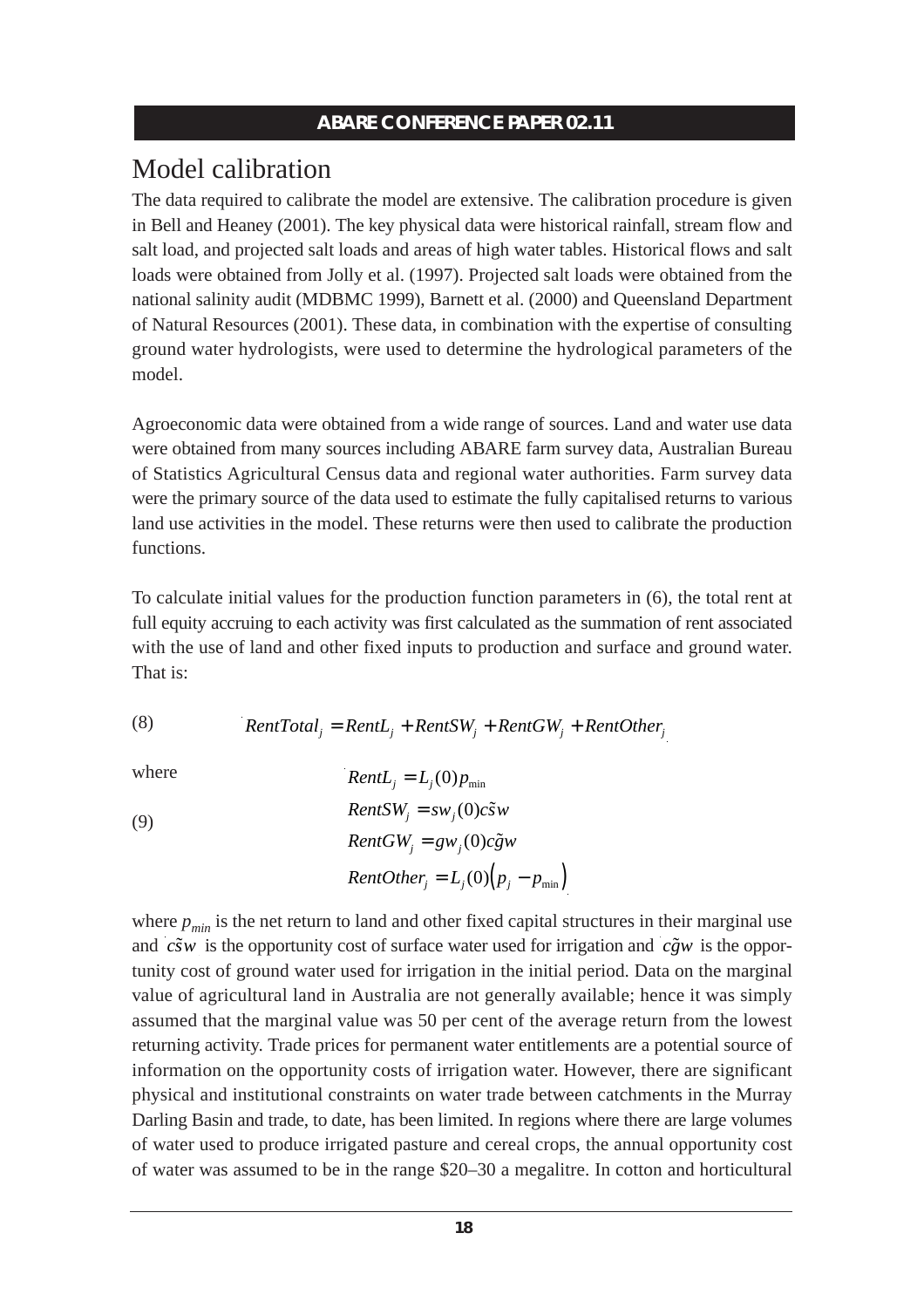areas the opportunity cost of water was assumed to be considerably higher at \$70 and \$150 a megalitre respectively.

Initial values for the production function coefficients for each activity were then determined as:

(10)  
\n
$$
\alpha_{Lj}(0) = \frac{RentL_j}{RentTotal_j}
$$
\n
$$
\alpha_{swj}(0) = \frac{RentSW_j}{RentTotal_j}
$$
\n
$$
\alpha_{swj}(0) = \frac{RentGW_j}{RentTotal_j}
$$
\n
$$
A_j = L_j(0)^{1-\alpha_{Lj}(0)} sw_j(0)^{-\alpha_{svj}(0)} gw_j(0)^{-\alpha_{svj}(0)}
$$

Within a simulation, these coefficients are adjusted from the initial values according to equation (6). The coefficients in equation (6) were derived from estimated yield losses caused by irrigation salinity (MDBC 1999).

The Murray Darling Basin Commission has linked its hydrological modeling to estimates of cost impacts based on incremental increases in salinity. Costs downstream of Morgan are imputed as a function of EC changes in salt concentration at Morgan. The analysis considers agricultural, domestic and industrial water uses. Using the cost functions derived in this model, each unit increase in EC at Morgan is imputed to have a downstream cost of \$173 450 (Doug Young, Primary Resources South Australia, personal communication, January 2002). This cost is included in the analysis presented here.

Changes in annual average precipitation and potential evaporation were estimated for the SRES climate change scenarios using the scenario generator OZCLIM version 2.0.1. Changes in these variables were estimated as percentage changes from the base year 1995 for the years 2020, 2050 and 2100. The intervening years were linearly interpolated. The output generated by OZCLIM was then translated into a GIS point coverage using ArcInfo. Precipitation and potential evaporation data were extracted for each the land management unit in the SALSA model using ArcView3.1. These data were incorporated into the hydrological component of the modeling framework described previously.

Reductions in precipitation are projection for both the A1 and B1 scenarios. In isolation, this would be expected to increase irrigation water requirements and reduce dryland yield. At the same time, increased concentrations of atmospheric carbon dioxide, are likely to result in greater water use efficiency by plants. The extent to which one of these offsetting factors will dominate is highly uncertain. In the analysis presented here it was assumed that dryland crop yields are unaffected by global warming.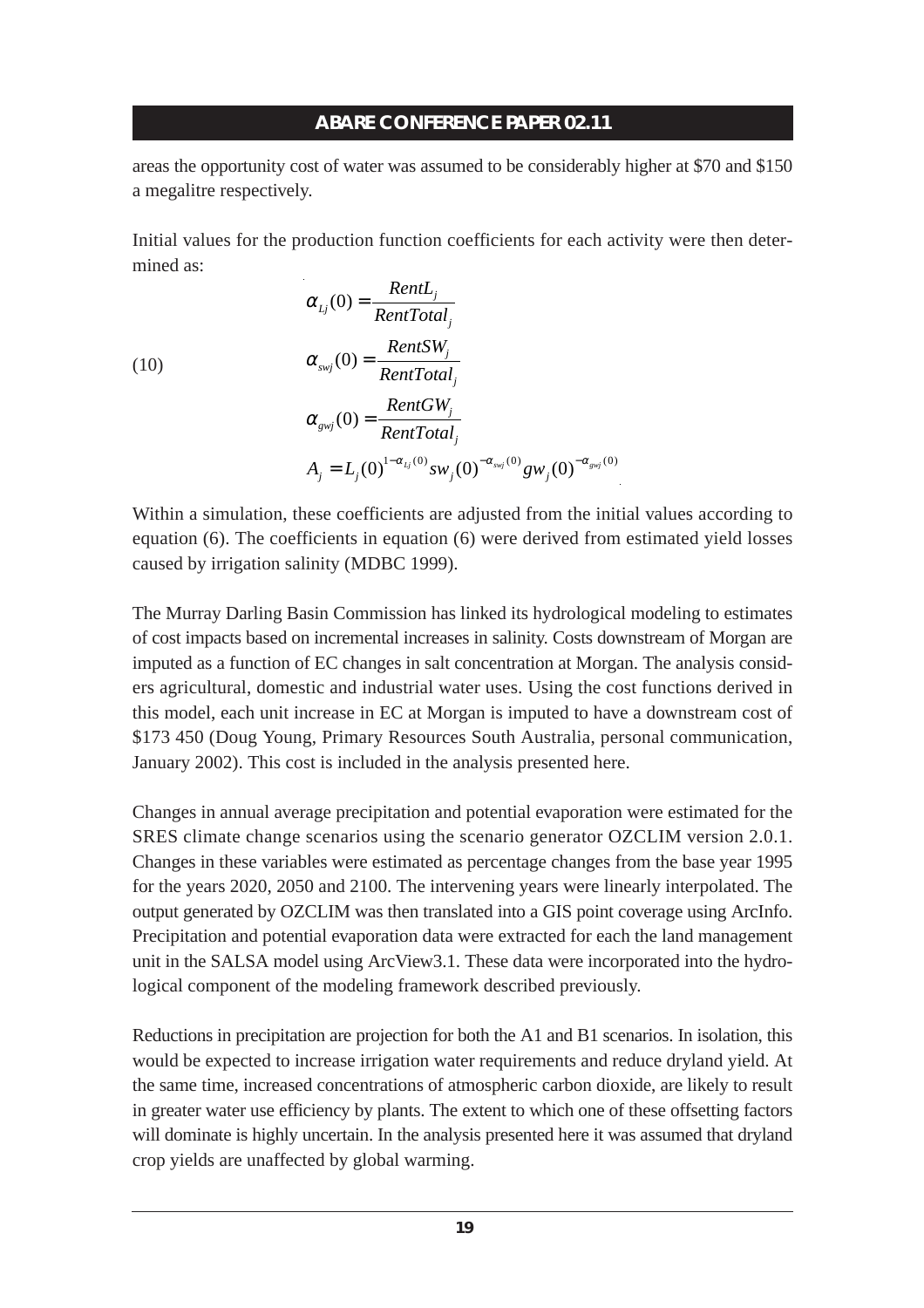## **Simulation design**

To create a reference point, a 100 year simulation under constant climatic conditions was run. Two simulations were undertaken to compare climate change impacts under the SRES A1 and B1 global warming scenarios. Two further simulations were undertaken for each of the global warming scenarios to assess the capacity of improved irrigation water use efficiency and water trading as means of adapting to the impacts of climate change.

The purpose of conducting the reference simulation was to allow the isolation of the impacts associated with projected climatic changes from those impacts associated with increasing salinity of soil and water resources. Within the SALSA model, past changes in land use impact significantly on future river flows and salt concentrations, regardless of future climatic conditions. These, in turn, affect future economic returns. The reference simulation was used as a base from which to measure changes in biophysical and economic outcomes due to changing climatic conditions and any adjustments made in response to those conditions.

It was assumed that the existing cap on current extractions for consumptive use in the Murray Darling Basin would be maintained in volumetric terms for all simulation runs. As a consequence, any increases in river flows above current levels are implicitly allocated to the environment. Current estimates of average annual water use were used to determine shares of entitlements to surface water flows. These shares were then used to adjust volumetric allocations given any reductions in river flows due to climate change. Within an irrigation region, water trade is implicit in that water is sourced from the lowest returning activity in the event of a reduction in water availability. Trade between catchments has been very limited in the Murray Darling Basin due mainly to institutional impediments and has not been incorporated into the SALSA model.

Input and output prices, irrigation water use efficiency and, with the exception of salinity induced changes in yield, productivity were held constant in the reference simulation. A real discount rate of 3 per cent was used to calculate net present values.

The impact of climate change on the use of ground water resources for irrigation was not modeled. In general, ground water is an important source of irrigation water in the northern catchments of the Murray Darling Basin where the underlying aquifers are large. In some irrigation regions, for example those along the Namoi River, there is significant ground water extraction from shallow river aquifers and the impact of climate change on this resource could be significant.

## **Water use efficiency scenario**

The extent to which irrigators respond to reduced allocations or higher water prices by investing in delivery infrastructure or altering management practices to increase water use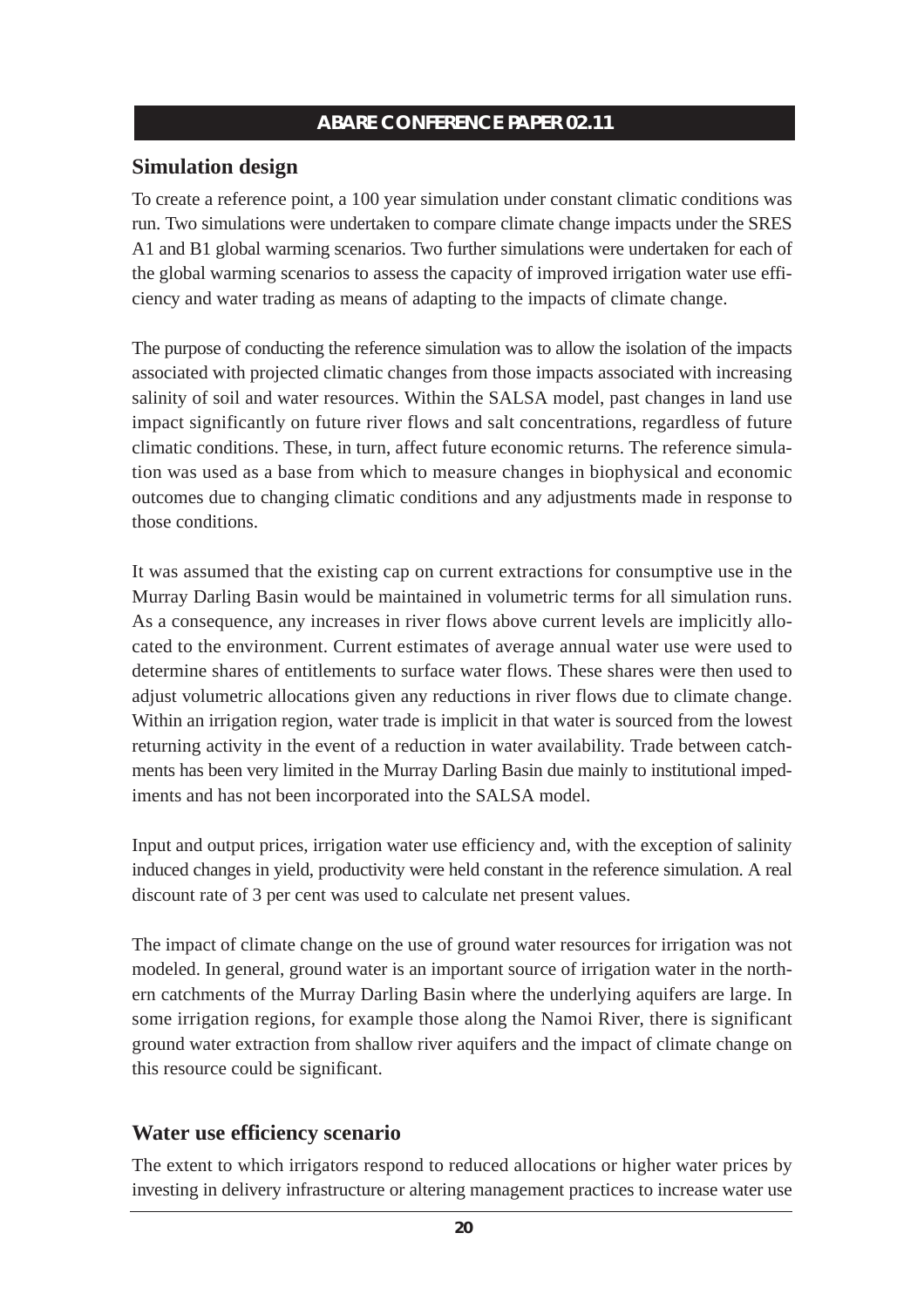efficiency in the Murray Darling Basin remains largely unknown. Prior to the cap being placed on diversions in 1995, there was little incentive for irrigators to increase water use efficiency and hence there is likely to be considerable room to adopt water saving technologies and practices in many areas. Hafi, Kemp and Alexander (2001) reports that total system losses could be reduced by around 50 per cent with the refurbishment of channels, increased use of drip irrigation and reuse systems in two irrigation areas in the Murrumbidgee catchment. In the horticultural areas of South Australia, water use efficiency is relatively high, of the order of 75–80 per cent, because closed delivery systems are used. However, improved management techniques, such as the use of moisture probes to improve scheduling and reduce irrigation depths, have the potential to substantially increase water use efficiency on-farm (Anthony Meisner, Department of Environment, Heritage and Aboriginal Affairs, South Australia, personal communication, November 2000 and April 2002).

In the water use efficiency scenario, irrigation losses through ground water leakage, drainage and overland return flows were reduced by 50 per cent over the 100 year simulation. For example, in a region with a base level of water use efficiency of 60 per cent, an additional 20 per cent was phased in to increase efficiency by 80 per cent by 2100. It is likely that improvements would occur in response to the decreased availability of water for irrigation. Therefore, the rate at which efficiency gains were introduced was scaled to match the rate of change in precipitation under the different global warming scenarios. The change in precipitation to 2100 was used as a base. For example, if precipitation falls by 3 per cent in 2050 and by 10 per cent in 2100, the reduction in irrigation losses in 2050 would be 15 per cent; three-tenths of the maximum savings of 50 per cent. The capital cost of undertaking the efficiency improvements was not included in the analysis.

After increasing irrigation efficiency, less water is needed to maintain the same level of crop production, leading to water savings. Under the current property rights structure in the Murray Darling Basin, irrigators have the implicit right to retain the water saved. In the simulations presented here, irrigators retain these savings and use them to expand irrigated production. Alternatives not considered include leaving the savings in the river as a dilution flow or trading them if an operational water market exists. The results of the water use efficiency simulations are presented as changes in regional agricultural returns.

## **Water trade scenario**

Water trading between irrigation areas has the potential to allow irrigators flexibility to adapt to climate change if water can be purchased to meet any shortfall in crop requirements. Even with appropriate property rights and institutional arrangements, the potential to trade water from outside the catchment does not exist in all regions. In the northern catchments of the Murray Darling Basin, irrigation takes place on tributary rivers and there is little or no potential for water to be traded between catchments. However, in the south-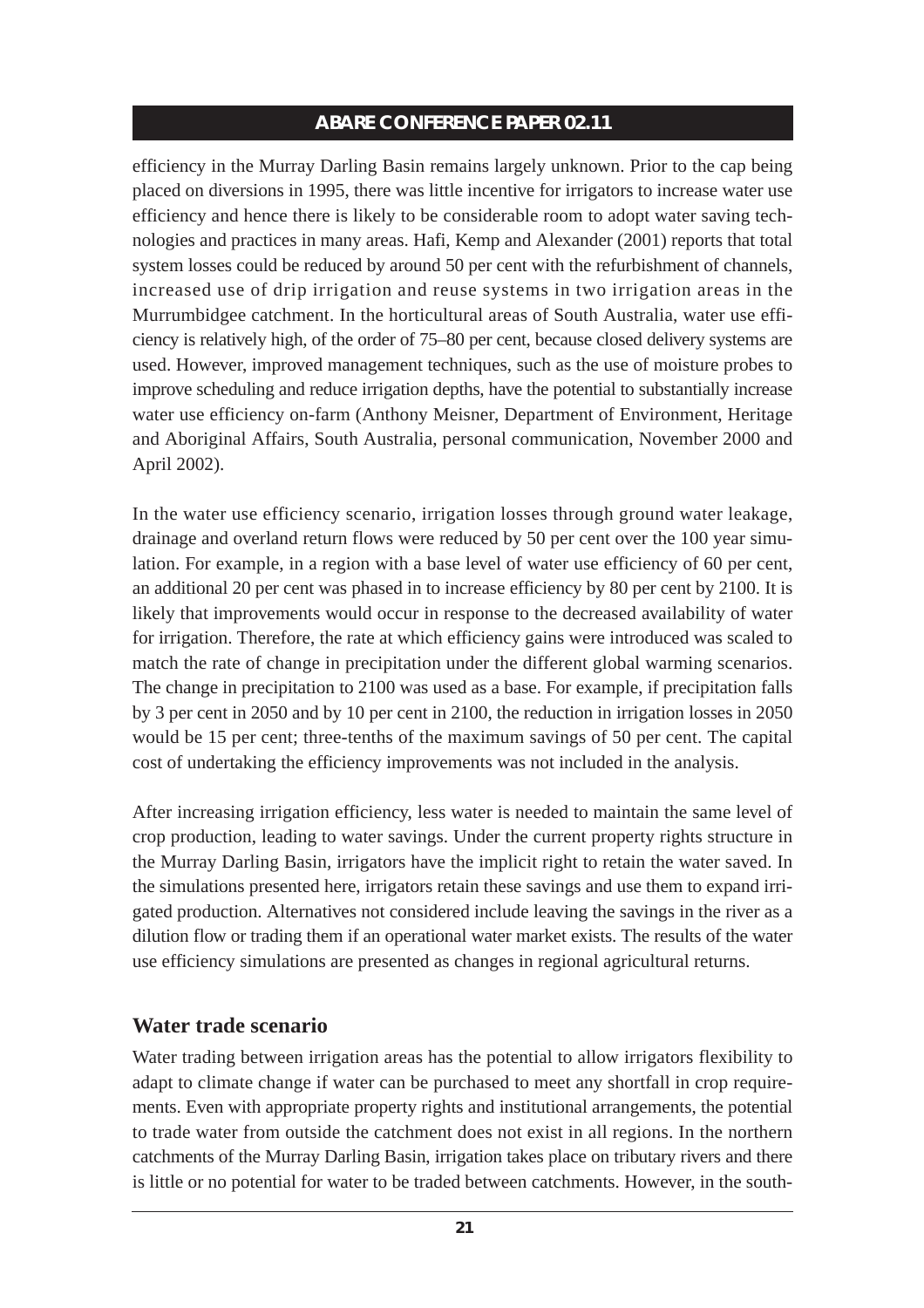ern part of the basin, the majority of irrigation water is sourced from the main stem of the Murray River and the potential for water trade is extensive.

Trade was emulated by first calculating the reduction in allocation associated with a decline in surface water availability. It was assumed that the high value production regions in the South Australian Riverland and Victorian Mallee would maintain current levels of water use through trade. The required volumes were calculated and sourced from irrigation areas in catchments upstream of the confluence of the Murray and Murrumbidgee rivers, excluding the Avoca. These upland catchments tend to have large irrigation areas under lower value cropping or pasture activities. As in the water use efficiency simulations, the results of the trade simulations are presented as changes in regional agricultural returns. The value of the water traded was not included in the analysis.

## Results

The key variables reported for each simulation are changes in the net present value of agricultural production, and river flows and salt concentration for selected tributary rivers and points along the Murray River. The tributary rivers selected were the Gwydir, a tributary of the Darling River in the north of the Murray Darling Basin, and the Goulburn–Broken, a tributary of the Murray River, in the uplands of Victoria. The reported river flows and salt concentrations are for points above irrigation offtakes and are intended to show the impact of climate change on catchment runoff. The points along the Murray River include the confluences of the Murrumbidgee and the Darling Rivers and at the last lock along the Murray River at Morgan. The salt load in the Murray River is heavily influenced by irrigation. Salinity levels and flows at Morgan have traditionally been used as standards for water quality in the Murray River. Downstream of Morgan, the major source of consumptive water demand is from industrial and urban use in Adelaide.

As noted, changes in land use in the Murray Darling Basin over the past century are expected to have a substantial impact on water availability and quality, with consequent effects on agricultural returns over the next 100 years. This reflects the delay between increases in ground water recharge, caused by the clearing of native vegetation for pasture and crop production, and its eventual discharge into the river system. This is reflected in the constant climate reference simulation. In the reference simulation, salinity at Morgan increases from 307 mg/L in 2000 to 454 mg/L in 2100 (512 EC to 757 EC). The area subject to high water tables increases nearly threefold, from around one million hectares to almost three million hectares. The net present value of agricultural returns is projected to fall by more than \$660 million and costs to urban and industrial users below Morgan are projected to be around \$525 million.

The result from the SRES A1 and B1 scenarios, without trade or water use efficiency adaptation, are presented in tables 1 and 2. In the SRES A1 scenario, climate change imposes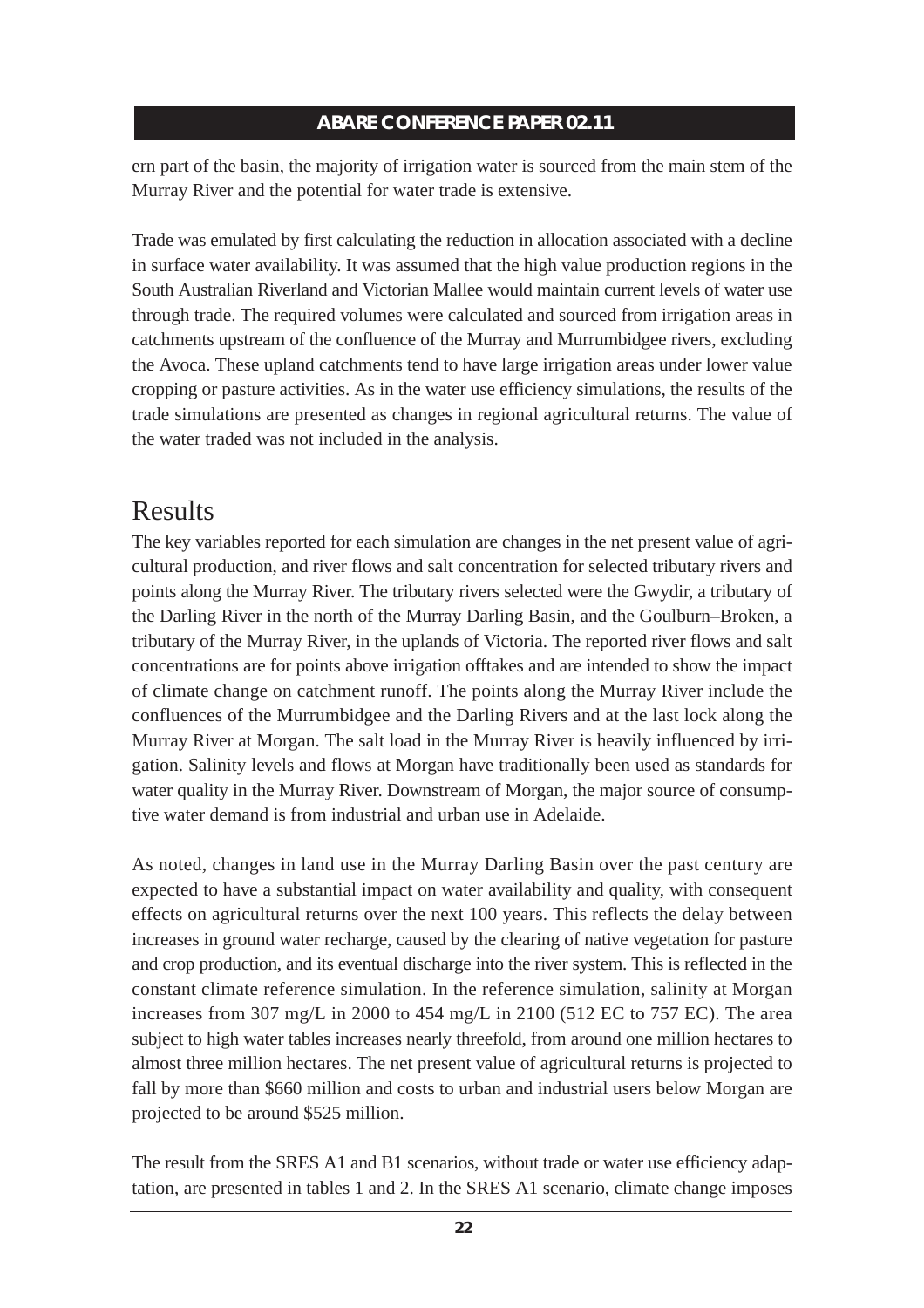costs to agriculture of almost \$1.2 billion in net present value terms. This falls to about \$0.8 billion under the SRES B1 scenario. As it was assumed that dryland agricultural yields are unaffected by the combination of declining precipitation and increased atmospheric concentrations of carbon dioxide, these declines are principally caused by the reduction in surface water flows and consequent reduction in irrigated agricultural production. Increased river salinity also reduces irrigation yields and imposes additional costs on urban and industrial users below Morgan but the order of magnitude of these impacts is considerably lower.

There are substantial reductions in flow under both scenarios. In the SRES A1 scenario, flow reductions range across the catchments from 16 to 25 per cent in 2050 and between 24 and 48 per cent by 2100. The reductions in precipitation and increases in potential evaporation are lower in the SRES B1 scenario generating smaller reductions in stream flows. The difference in flows between the scenarios escalates over time. Flows are between 4

| <b>Region</b>                                   | <b>SRES A1</b><br>No trade | <b>SRES B1</b><br>No trade | Difference between<br><b>scenarios</b> |  |
|-------------------------------------------------|----------------------------|----------------------------|----------------------------------------|--|
|                                                 | \$m, npv                   | \$m, npv                   | $\%$                                   |  |
| Northern catchments                             | $-480$                     | $-326$                     | 32                                     |  |
| Southern catchments                             | $-442$                     | $-287$                     | 35                                     |  |
| Victorian Mallee and South Australian Riverland | $-256$                     | $-177$                     | 31                                     |  |
| Adelaide                                        | $-50$                      | $-36$                      | 28                                     |  |
| Total                                           | $-1228$                    | $-826$                     | 33                                     |  |

Table 1: **Changes in economic returns for the SRES climate scenarios, compared with the reference case**

#### Table 2: **Flows and salt concentrations at selected locations**

|                       | Reference scenario |         |      | <b>Change to 2050</b> |               | <b>Change to 2100</b> |           |
|-----------------------|--------------------|---------|------|-----------------------|---------------|-----------------------|-----------|
| <b>Location</b>       | 2000               | 2050    | 2100 | $\mathbf{A1}$         | <b>B1</b>     | $\mathbf{A1}$         | <b>B1</b> |
| <b>Flows</b>          | GL                 | GL      | GL   | $\%$                  | $\frac{0}{0}$ | $\%$                  | $\%$      |
| Goulburn–Broken River | 2 3 9 7            | 2475    | 2481 | $-19$                 | $-15$         | $-35$                 | $-23$     |
| Gwydir River          | 587                | 619     | 679  | $-25$                 | $-19$         | $-48$                 | $-30$     |
| Murrumbidgee River a  | 7453               | 7691    | 7863 | $-14$                 | $-10$         | $-24$                 | $-16$     |
| Darling River a       | 8 2 3 7            | 8583    | 8851 | $-16$                 | $-12$         | $-29$                 | $-20$     |
| Morgan                | 6898               | 7 2 1 0 | 7451 | $-16$                 | $-12$         | $-29$                 | $-20$     |
| <b>Salinity</b>       | Mg/L               | Mg/L    | Mg/L | $\%$                  | $\frac{0}{0}$ | $\%$                  | $\%$      |
| Goulburn-Broken River | 52                 | 60      | 62   | 15                    | 13            | 40                    | 21        |
| Gwydir River          | 123                | 145     | 182  | 19                    | 16            | 72                    | 35        |
| Murrumbidgee River a  | 138                | 153     | 177  | $-8$                  | $-6$          | $-25$                 | $-16$     |
| Darling River a       | 222                | 269     | 302  | $\overline{2}$        | 1             | $-12$                 | $-8$      |
| Morgan                | 307                | 397     | 454  | 4                     | 2             | $-10$                 | $-6$      |

**a** At the confluence of the Murray River.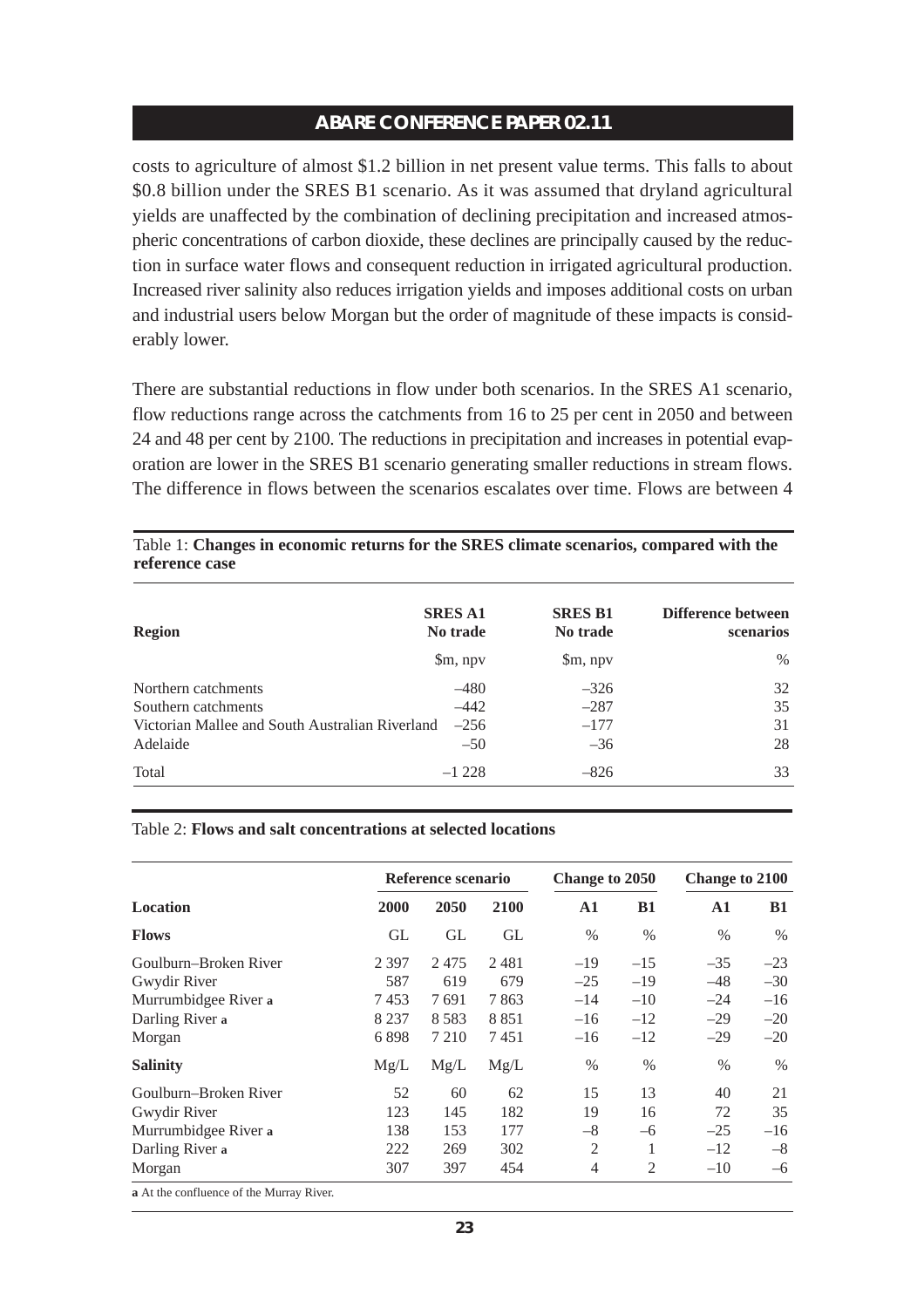and 6 per cent higher in the SRES A1 scenario than under the SRES B1 scenario in 2050, and between 8 and 18 per cent higher in 2100.

The impact of the two climate change scenarios on water quality varies over time and location, reflecting differences in both land use and the underlying hydrology of each land management unit. Salt concentration tends to increase in the tributary rivers above irrigation areas as surface water runoff declines by a greater proportion than salt loads, particularly in the shorter term. There are increases in river salinity in both the Goulburn–Broken and Gwydir Rivers under both climate change scenarios, with the more severe impacts under the SRES A1 scenario.

Increasing river salinity is caused by two factors. First, there is an immediate reduction in both surface runoff and ground water recharge. However, there is a substantial delay before a reduction in recharge is fully reflected in a reduction in ground water discharge and a corresponding reduction in salt loads mobilised into the river system. Initially, the decrease in saline discharge from the ground water system is more than offset by the reduced dilution effect of lower river flows leading to increased river salinity. Second, the excess precipitation over evapotranspiration that enters the river system as runoff tends to be large relative to that which enters the ground water system. As a result, the salinity benefits from the eventual reduction in ground water discharge can be more than offset by the reduction in surface water flows available to dilute existing salt loads, even in the longer term. However, the benefits from reduced recharge may outweigh the costs associated with reductions in surface water flows if ground water salinities are quite high.

While irrigation areas are generally significant exporters of salt to the river system, they also tend to have saturated soil profiles, meaning that a change in recharge leads to a reduction in discharge relatively quickly. Consequently, the impact of climatically induced changes to precipitation and evaporation below irrigation areas is quite different. Salinity levels tend to increase only marginally or even decline as the volume of irrigation water applied falls and this reduction is quickly translated into a reduction in ground water discharge. As a result, water quality in the Murray River is higher under the SRES A1 scenario even though it tends to generate more adverse impacts on catchment runoff than the SRES B1 scenario. In this instance, the benefits of reduced recharge under the SRES A1 scenario offsets the reduction in surface water flows generating water quality benefits in the Murray River.

The fact that increased global warming may generate both positive and negative environmental impacts is further illustrated in figure 3, which shows the areas affected by high water tables in the two scenarios. High water tables reduce agricultural yields, damages transport, communication and other infrastructure though water logging and by depositing salt into the landscape (dryland salinity). The extent of the damage that occurs as a result of high water tables is highly dependent on the salinity of ground water being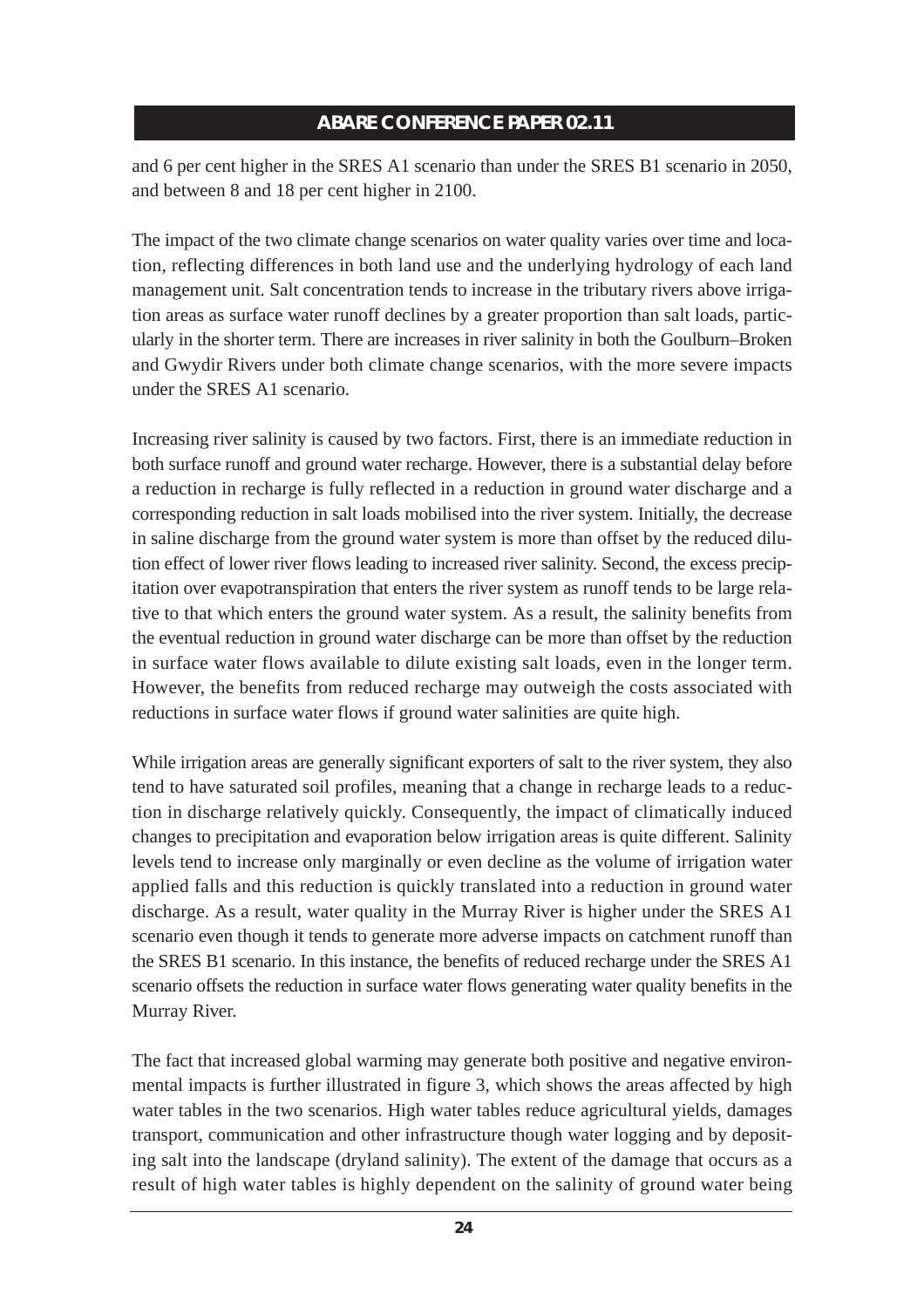

Figure 3: Total area of high water tables in the Murray Darling basin, by SRES scenario

mobilised into the landscape. Production losses are higher with higher ground water salinity. The areas affected by high water tables under the two scenarios do not begin to diverge until after 2050 because of the delayed response of the ground water system. By 2100, however, the area affected by high water tables is lower under the SRES A1 scenario. This is because the reduction in precipitation leads to a larger reduction in recharge. It is important to note that while reductions in ground water recharge tend to have benefits in saline ground water systems, it can also impose costs though reduced ground water availability for irrigation and higher pumping costs in fresh ground water systems.

The evaluation of these scenarios did not take into account any economic incentives to adapt to climate change. These economic incentives are potentially quite large as the opportunity cost of water increases with decreasing availability. The opportunity cost of water in the irrigation areas of the Goulburn–Broken and Gwydir catchments is shown in figure 4.

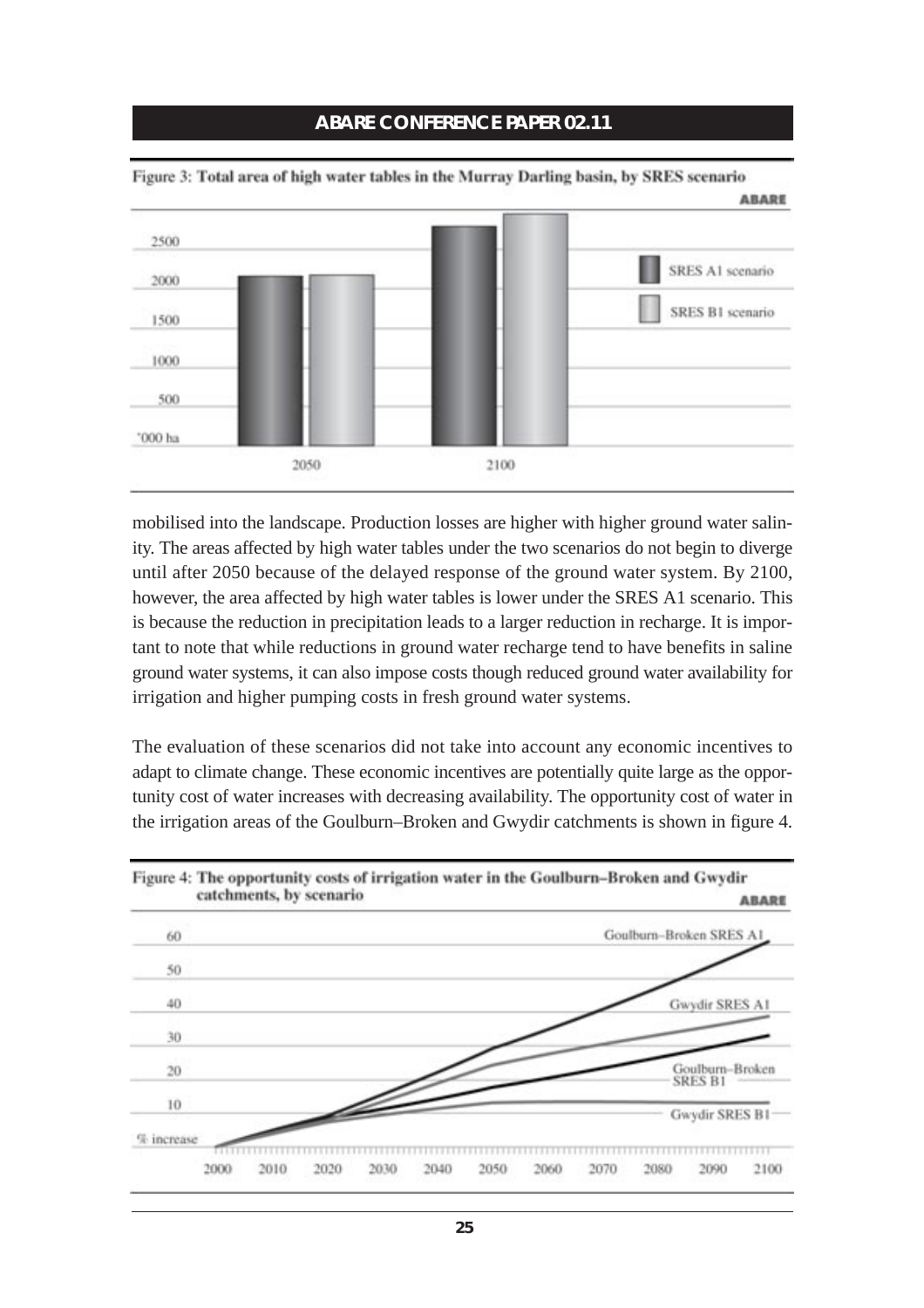Under the SRES A1 scenario, the opportunity cost of water increases by 60 per cent in the Goulburn–Broken catchment and by almost 40 per cent in the Gwydir catchment without water trade. Under the SRES B1 scenario, it increases by 35 per cent and 12 per cent respectively. The larger percentage increase in the Goulburn–Broken reflects the greater range of irrigated activities undertaken in this region.

As the volume of surface water available for irrigation use decreases, agricultural producers are likely to adapt to the scarcity, and hence increasing water prices, by improving their water use efficiency through either better delivery systems or improved irrigation management practices. The adoption of more efficient irrigation practices is likely to be widespread as demands for water from competing consumptive and nonconsumptive uses increase. In addition, water trading will give producers more flexibility to adapt to the impacts of climate change by allowing water to be transferred to the highest value uses.

The impacts of climate change with improved water use efficiency and an operational water trading market on economic returns are reported in table 3. Improvements in water use efficiency have the potential to generate significant reductions in the agricultural costs of climate change. The hypothetical improvement in water use efficiency modeled here reduces the costs of climate change under the SRES A1 scenario by almost 60 per cent. Water use efficiency improvements generate agricultural benefits, as irrigators are able to maintain, or in some instances expand, irrigated production. The agricultural returns generated more than offset the cost of climate change under the SRES B1 scenario. It should be noted that the incentive to increase water use efficiency would be lower under the SRES

| <b>Location</b>            | N <sub>0</sub><br>adaptation | <b>Trade</b> | <b>Difference</b><br>between no<br>adaptation<br>and trade | Water use<br>efficiency<br>(WUE) | <b>Difference</b><br>between no<br>adaptation<br>and WUE |
|----------------------------|------------------------------|--------------|------------------------------------------------------------|----------------------------------|----------------------------------------------------------|
|                            | \$m, npv                     | \$m, npv     | $\%$                                                       | \$m, npv                         | $\%$                                                     |
| <b>SRES A1</b>             |                              |              |                                                            |                                  |                                                          |
| Northern catchments        | $-480$                       | $-480$       | $\Omega$                                                   | $-275$                           | 43                                                       |
| Southern catchments        | $-442$                       | $-470$       | $-7$                                                       | 6                                | 101                                                      |
| Victorian Mallee and       |                              |              |                                                            |                                  |                                                          |
| South Australian Riverland | $-256$                       | 3            | 101                                                        | $-73$                            | 71                                                       |
| Adelaide                   | $-50$                        | $-55$        | $-11$                                                      | 118                              | 340                                                      |
| Total                      | $-1228$                      | $-1002$      | 18                                                         | $-224$                           | 82                                                       |
| <b>SRES B1</b>             |                              |              |                                                            |                                  |                                                          |
| Northern catchments        | $-326$                       | $-326$       | $\Omega$                                                   | $-25$                            | 92                                                       |
| Southern catchments        | $-287$                       | $-306$       | $-7$                                                       | 524                              | 282                                                      |
| Victorian Mallee and       |                              |              |                                                            |                                  |                                                          |
| South Australian Riverland | $-177$                       | 3            | 102                                                        | $-8$                             | 95                                                       |
| Adelaide                   | $-36$                        | $-42$        | $-16$                                                      | 173                              | 583                                                      |
| Total                      | $-826$                       | $-671$       | 19                                                         | 663                              | 180                                                      |

Table 3: **Change in economic returns, net of the reference simulation, for the SRES climate scenarios with water trading and improved water use efficiency**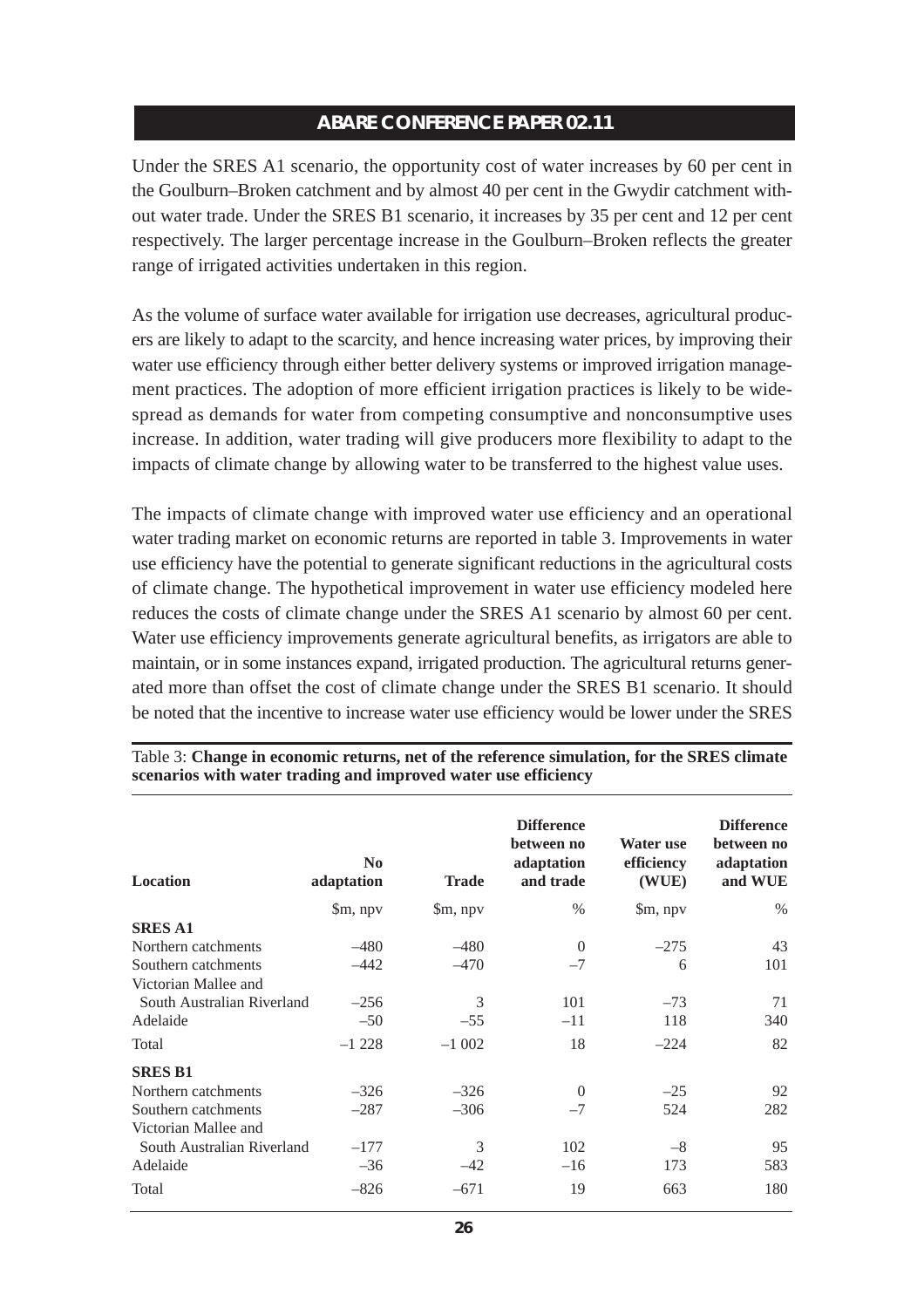B1 scenario as the reduction in water availability is smaller than under the SRES A1 scenario.

There are, however, significant biophysical outcomes associated with the different scenarios (table 4). These occur for two reasons. First, improved water use efficiency leads to a reduction in return flows through reductions in surface water runoff, ground water discharge and drainage that reach the river system. This results in reduced water availability for downstream users if efficiency is improved in areas with relatively low base levels of irrigation efficiency and hence high levels of surface water runoff. As consumptive water use from the Murray River is capped, the reduction in return flows may generate a cost borne by downstream water users if reduced availability leads to reduced allocations. Flow levels at different points along the Murray River for improvements in efficiency under both SRES scenarios are shown in table 4. Decreases in flows occur under both scenarios as crops transpire a greater proportion of the irrigation water applied. The changes are larger in 2100 than in 2050 because the rate of increase in water use efficiency was aligned to declines in precipitation.

Second, reduced ground water discharge reduces the level of salt mobilised into the river system. If efficiency improvements are undertaken in areas with highly saline ground water, water quality benefits resulting from the reduction in the volume of saline discharge to the river system may more than offset the reduction in available surface water flows, generating downstream benefits. The water quality impacts of an improvement in water use efficiency are shown in table 4. Despite the reduction in flows, reduced leakage into the ground water system results in a much greater proportionate reduction in saline ground water discharge generating substantial improvements in water quality. The improvement in water quality in the longer term is greatest under the SRES A1 scenario as the combination

| Location             | <b>Water use efficiency</b> |               |                |               | <b>Trade</b>   |          |                |           |
|----------------------|-----------------------------|---------------|----------------|---------------|----------------|----------|----------------|-----------|
|                      | Change to 2050              |               | Change to 2100 |               | Change to 2050 |          | Change to 2100 |           |
|                      | ${\bf A1}$                  | B1            | A1             | B1            | $\mathbf{A}$ 1 | B1       | $\mathbf{A1}$  | <b>B1</b> |
|                      | $\frac{0}{0}$               | $\frac{0}{0}$ | $\frac{0}{0}$  | $\frac{0}{0}$ | $\frac{0}{0}$  | $\%$     | $\%$           | $\%$      |
| <b>Flows</b>         |                             |               |                |               |                |          |                |           |
| Murrumbidgee River a | $-16$                       | $-12$         | $-27$          | $-20$         | $-13$          | $-10$    | $-23$          | $-16$     |
| Darling River a      | $-18$                       | $-14$         | $-32$          | $-23$         | $-16$          | $-12$    | $-28$          | $-19$     |
| Morgan               | $-18$                       | $-14$         | $-33$          | $-24$         | $-16$          | $-12$    | $-28$          | $-19$     |
| <b>Salinity</b>      |                             |               |                |               |                |          |                |           |
| Murrumbidgee River a | $-27$                       | $-46$         | $-64$          | $-57$         | $-9$           | $-6$     | $-26$          | $-17$     |
| Darling River a      | $-9$                        | $-27$         | $-47$          | $-42$         | 1              | $\Omega$ | $-12$          | $-8$      |
| Morgan               | $-7$                        | $-31$         | $-48$          | $-45$         | 4              | 3        | $-5$           | $-3$      |

#### Table 4: **Changes in flows and salt concentrations from the reference scenario, at selected locations with adaptation**

**a** Below the confluence of the Murray River.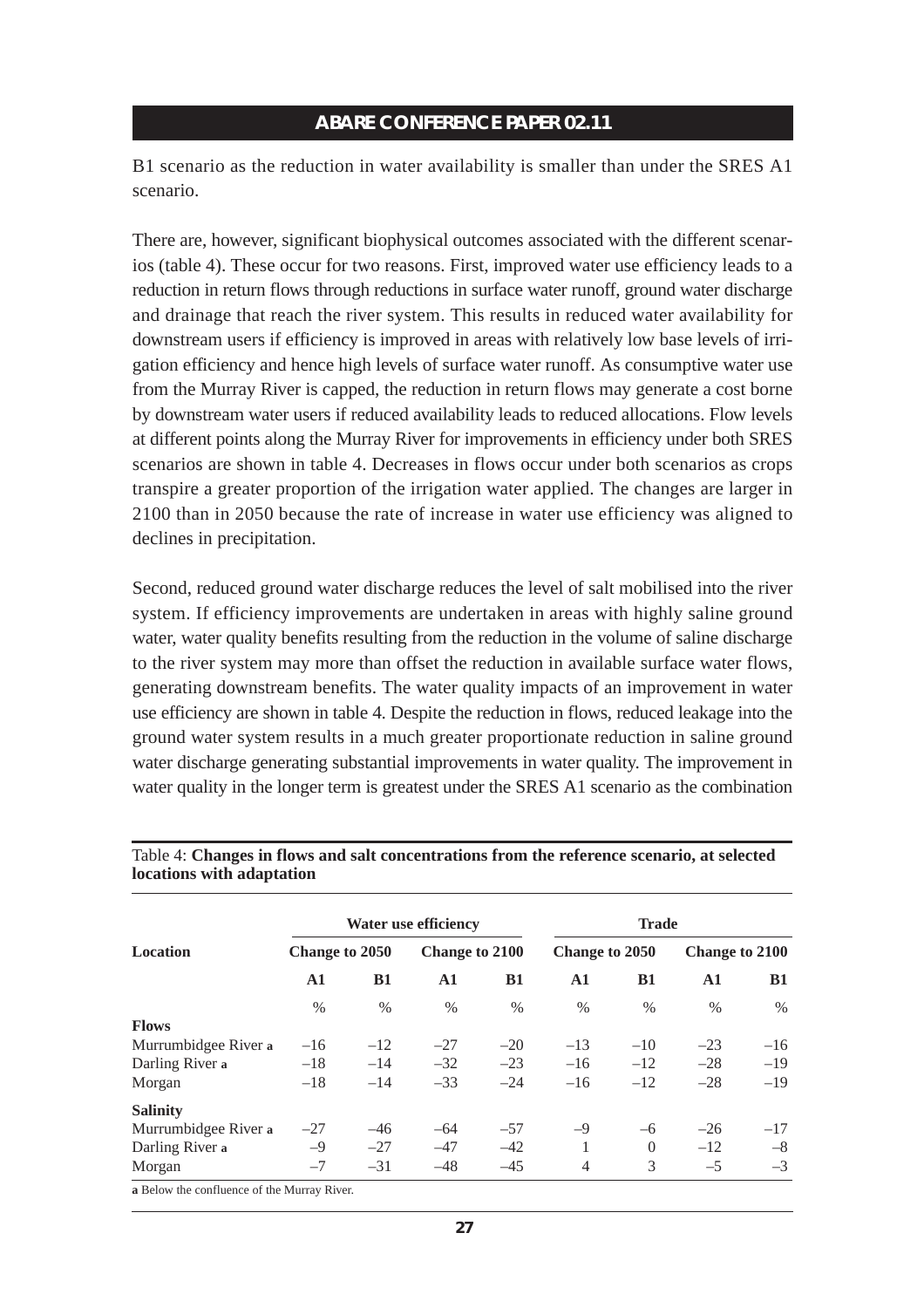of a drier climate and the improvement in water use efficiency leads to a greater reduction in recharge than under SRES scenario B1. It is important to note, however, that while improved water use efficiency may mitigate the effects of climate change, it is not a costless offset as it can require a substantial capital investment.

The economic and biophysical impacts of water trade under climate change conditions are shown in tables 3 and 4 respectively. Water trade from the upland catchments in the southern part of the basin to horticultural areas in the Victorian Mallee and South Australian Riverland offsets about 13 per cent of the costs imposed by climate change under the SRES A1 scenario and around 19 per cent under the SRES B1 scenario. As the traded water is moving to areas dominated by high value horticultural production, the economic benefits generated in these areas more than offset the costs incurred in the regions where water is traded. However, there are still substantial losses in the northern catchments that are dominated by high valued cotton production, as there is no capacity to trade water between catchments.

In contrast to the water use efficiency scenario, trade does not have a significant impact on flows. However, there is an effect on salt loads discharged from different locations along the Murray River system. Salt loads and concentrations are reduced above the horticultural areas in the Victorian Mallee and South Australian Riverland. This occurs for two reasons. First, the water that is being traded down the river system acts as a dilution flow between the source and the destination of the trade. Second, as irrigation has decreased in the upstream irrigation areas, decreased recharge reduces the volume of salt mobilised to the river system leading to water quality improvements. However, water quality below the destination areas declines with trade under both SRES scenarios. In the no trade scenario, salinity levels fall 10 per cent and 6 per cent, respectively, for the SRES A1 and B1 scenario (table 2). With trade, the corresponding reductions in salinity are lower, at 5 per cent and 3 per cent respectively. This is because trade maintains the level of irrigation, and therefore, the highly saline ground water discharge in the horticultural regions. This results in higher salt load and higher salt concentrations when compared to the simulation without trade.

## Conclusions

The SRES scenarios have been designed to highlight the uncertainty associated with future trends in emissions and the level of global warming and other climatic changes that may occur in response to those trends. The two SRES scenarios that were compared in this study are fairly conservative within the envelope of modeled global warming outcomes for the scenarios developed by the IPCC. The projected impacts of these two scenarios on river flows, water quality and economic returns in the Murray Darling Basin vary considerably.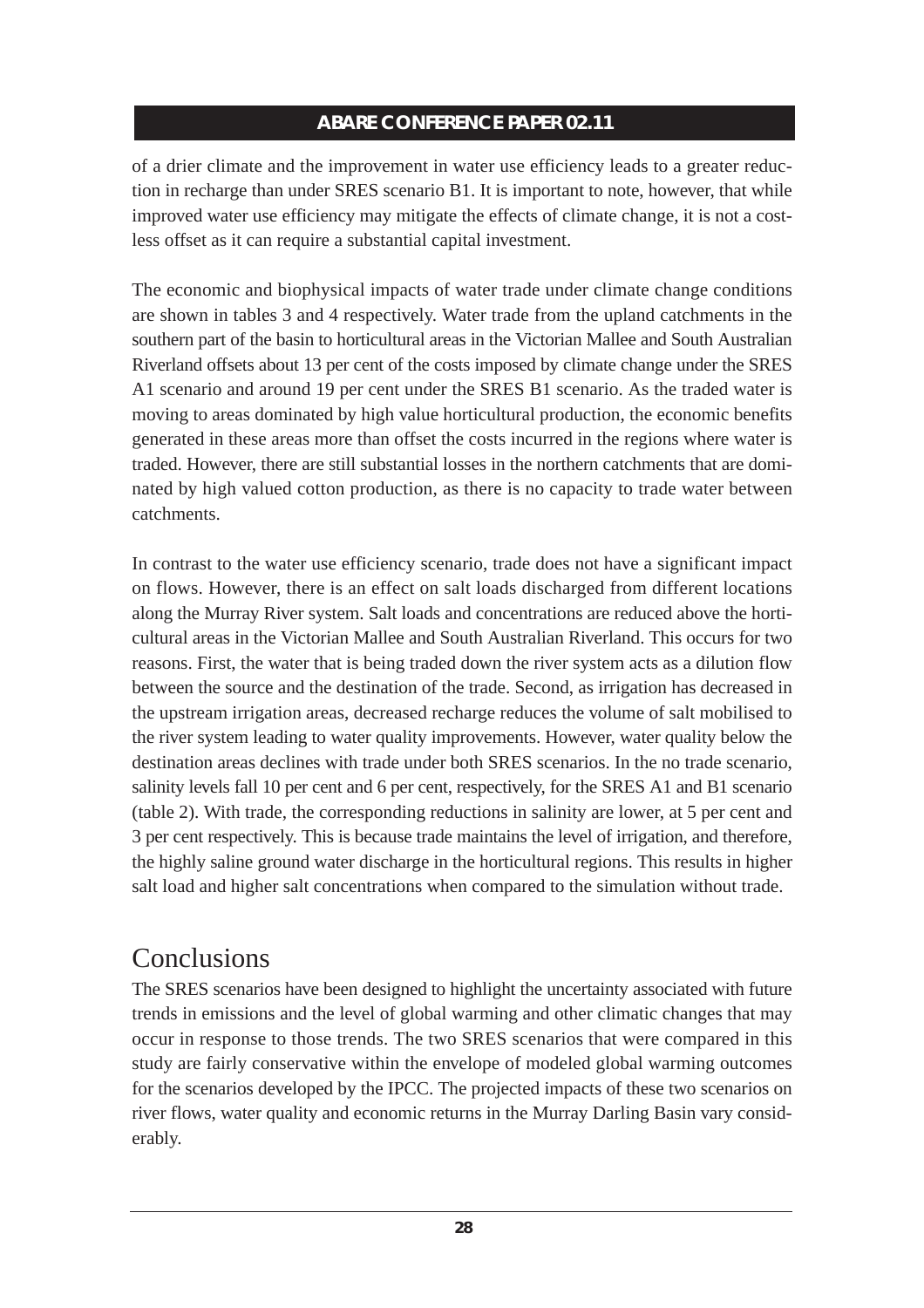A moderate increase in the rate of global warming was projected to result in a substantial decline in river flows and economic returns. River flows were between 8 and 18 per cent lower under the SRES A1 scenario in comparison with the SRES B1 scenario, and overall economic returns were 33 per cent lower. However, an increased rate of global warming under the SRES A1 scenario did not result in uniformly worse environmental outcomes. The drier climate under the SRES A1 scenario resulted in a greater decrease in irrigation that led to a larger reduction in recharge than the SRES B1 scenario. This resulted in a larger improvement in water quality in the Murray River even though it tended to generate more adverse affects on catchment runoff. The area affected by high water tables was lower in the drier climate simulated under the SRES A1 scenario.

When the uncertainty inherent in the SRES scenarios is coupled with the unknowns associated with regional climate projections, changes in surface water yields, ground water systems and crop yields, any direct concern about the specific range of outcomes appears unwarranted. The fact that climate change can generate significant changes in both economic and environmental outcomes at a regional scale adds to the risk associated with longer term public and private investments. At the same time, it increases the value associated with the capacity to adapt to changes in the physical environment.

Building the capacity to adapt may take the form of more flexible institutional arrangements to facilitate the efficient reallocation of resources, investing in options such as increased conservation of ground water and other resources. Any potential adaptations will need to be supported by research in both hydrological and agronomic responses to enhanced greenhouse conditions. Capacity building is not costless. However, the impetus created by the potential impacts of climate change may simply reinforce a broad set of incentives to expand our capacity to adapt to a changing environment and social concerns for that environment.

The adaptation simulations that were explored within this study suggest that water trade and the capacity to increase water use efficiency can significantly mitigate the effects of a drier climate. Both water trade and the incentive for investing in the infrastructure required to improve the efficiency of water use require well defined and secure property rights to achieve the maximum economic benefit. Further, water trade has the capacity to generate both positive and negative downstream benefits to both consumptive water users and the environment. Institutional arrangements that govern trade will need to take these externalities into account. Property rights have been the central issue in the water reform debate in Australia, and with increasing concern for river and stream health, the debate is likely to intensify.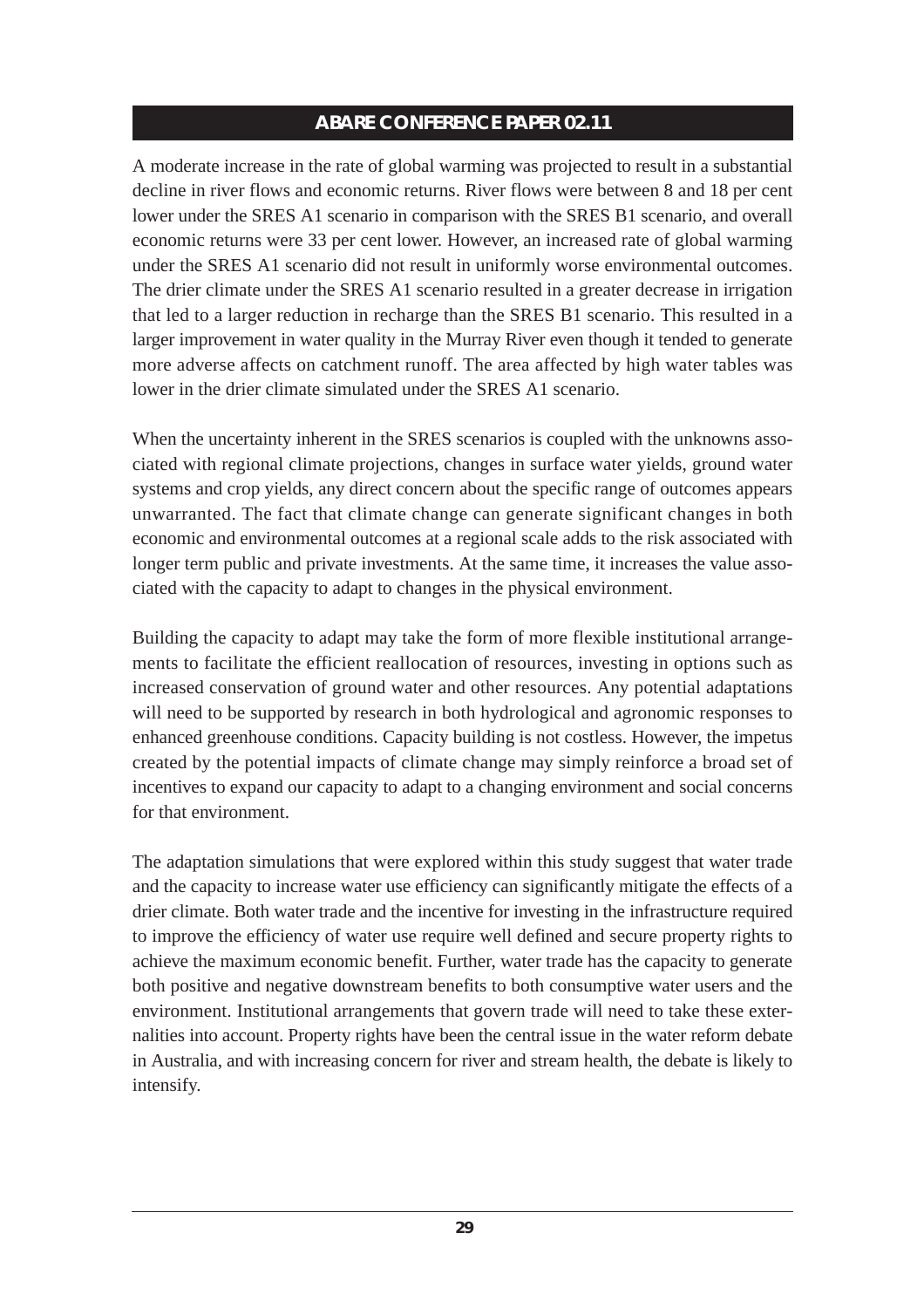## Appendix A: Incorporating climate change into the SALSA model

In the climate change projections for the Murray Darling Basin, changes in potential evaporation are large relative to changes in precipitation. At the same time, the influence of potential evaporation on the relationship between ground cover and evapotranspiration is uncertain. The Holmes–Sinclair relationships estimated by Zhang et al. (1999) that were initially used in the SALSA model did not incorporate potential evaporation as an explanatory variable. As discussed in the main text, this relationship was modified to align surface runoff estimates with previous work using the Sacramento Model. The sensitivity of the results to this modification is presented here.

Differences in economic returns for the SRES A1 scenario with no response to potential evaporation (**NR**) and modified Holmes–Sinclair relationships (**MR**) are presented in table 5. Differences in flows and salt concentrations at selected locations are given in table 6.

| <b>Region</b>                                   | <b>MR</b>              | <b>NR</b>              | <b>Change</b> |
|-------------------------------------------------|------------------------|------------------------|---------------|
|                                                 | $\mathop{\mathrm{Sm}}$ | $\mathop{\mathrm{Sm}}$ | $\%$          |
| Northern catchments                             | $-480$                 | $-118$                 | 75            |
| Southern catchments                             | $-442$                 | $-168$                 | 62            |
| Victorian Mallee and South Australian Riverland | $-256$                 | $-120$                 | 53            |
| Adelaide                                        | $-50$                  | $-23$                  | 55            |
| Total                                           | $-1228$                | $-429$                 | 65            |

Table 5: **Changes in economic returns for SRES A1 scenario with and without a response to changes in potential evaporation**

Table 6: **Flows and salt concentrations at selected locations for SRES A1 scenario with and without a response to changes in potential evaporation**

| <b>Location</b>                              | Reference scenario |         |         | Change to 2050 |                | Change to 2100 |           |
|----------------------------------------------|--------------------|---------|---------|----------------|----------------|----------------|-----------|
|                                              | 2000               | 2050    | 2100    | MR             | <b>NR</b>      | <b>MR</b>      | <b>NR</b> |
| <b>Flows</b>                                 | GL                 | GL      | GL      | $\%$           | $\frac{0}{0}$  | $\%$           | $\%$      |
| Goulburn-Broken River                        | 2 3 9 7            | 2475    | 2481    | $-19$          | $-12$          | $-35$          | $-24$     |
| Gwydir River                                 | 587                | 619     | 679     | $-25$          | $-8$           | $-42$          | $-16$     |
| Murrumbidgee River a                         | 7453               | 7691    | 7863    | $-14$          | $-9$           | $-24$          | $-16$     |
| Darling River a                              | 8 2 3 7            | 8 5 8 3 | 8 8 5 1 | $-16$          | $-10$          | $-29$          | $-18$     |
| Morgan                                       | 6898               | 7 2 1 0 | 7451    | $-13$          | $-10$          | $-29$          | $-18$     |
| <b>Salinity</b>                              | Mg/L               | Mg/L    | Mg/L    | $\frac{0}{0}$  | $\frac{0}{0}$  | $\%$           | $\%$      |
| Goulburn-Broken River                        | 52                 | 60      | 62      | 15             | 8              | 40             | 23        |
| Gwydir River                                 | 123                | 145     | 182     | 19             | $\overline{2}$ | 72             | 15        |
| Murrumbidgee River a                         | 138                | 153     | 177     | $-8$           | $-5$           | $-25$          | $-16$     |
| Darling River a                              | 222                | 269     | 302     | $\overline{2}$ | $\theta$       | $-12$          | $-8$      |
| Morgan                                       | 307                | 397     | 454     | 4              | $\overline{2}$ | $-10$          | -6        |
| $\sim$ At the confluence of the Memory Dines |                    |         |         |                |                |                |           |

**a** At the confluence of the Murray River.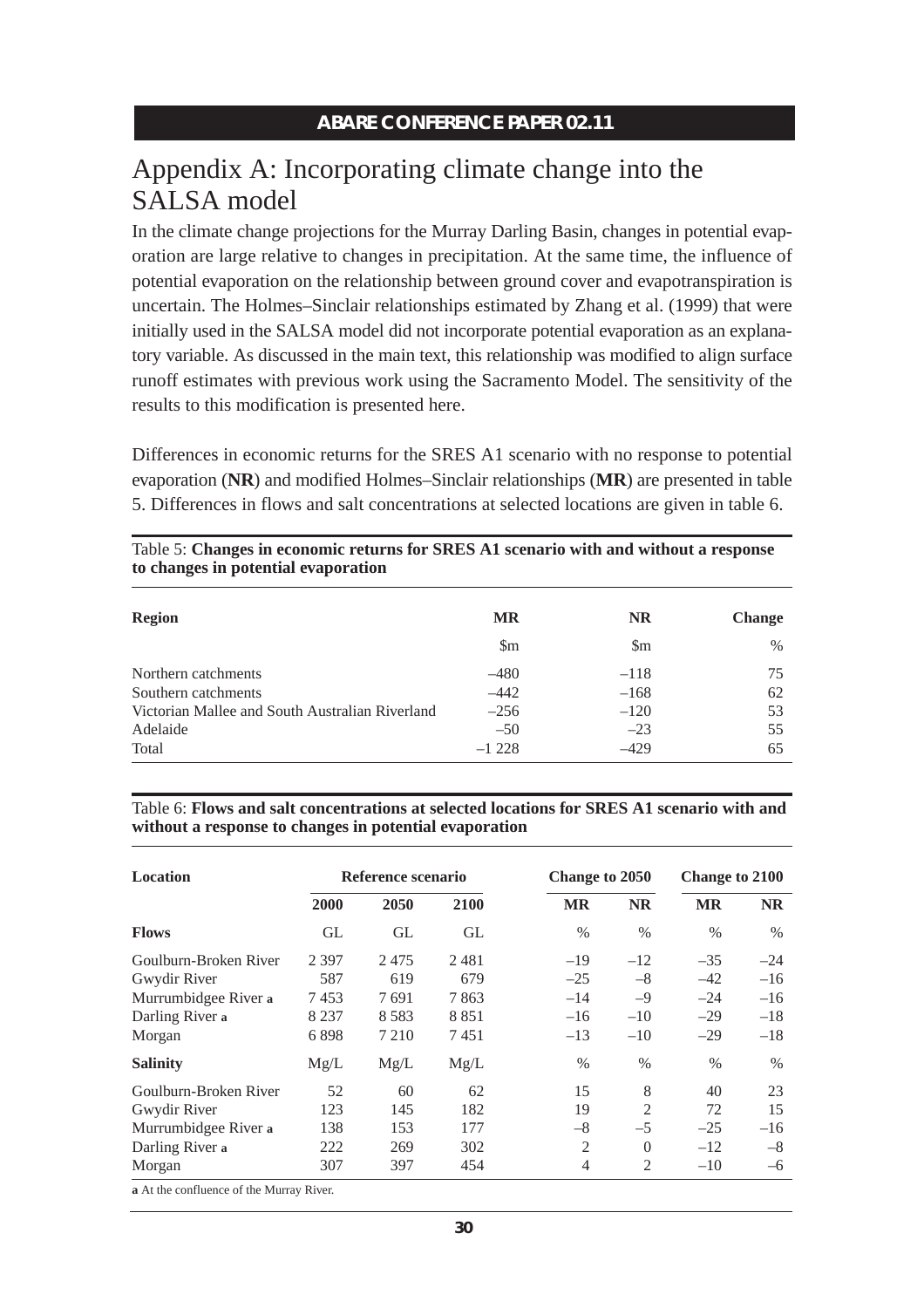The sensitivity of the result to the effect of potential evaporation is large. If the level of evapotranspiration is not increased to reflect increased potential evaporation, river flows are between 8 and 28 per cent higher by 2100. Economic costs are reduced by around 65 per cent. The impacts are greater in the northern part of the basin, as the increases in potential evaporation are greater.

The impacts on water quality are mixed. The salt concentration of surface runoff above the irrigation areas is lower when evapotranspiration is not affected by potential evaporation because the increase in surface water runoff more than offsets the increase in groundwater discharge. However, higher runoff leads to increases in water availability for irrigation. This leads to higher levels of groundwater discharge from the irrigation areas and a reduction in water quality in the main stem of the Murray River.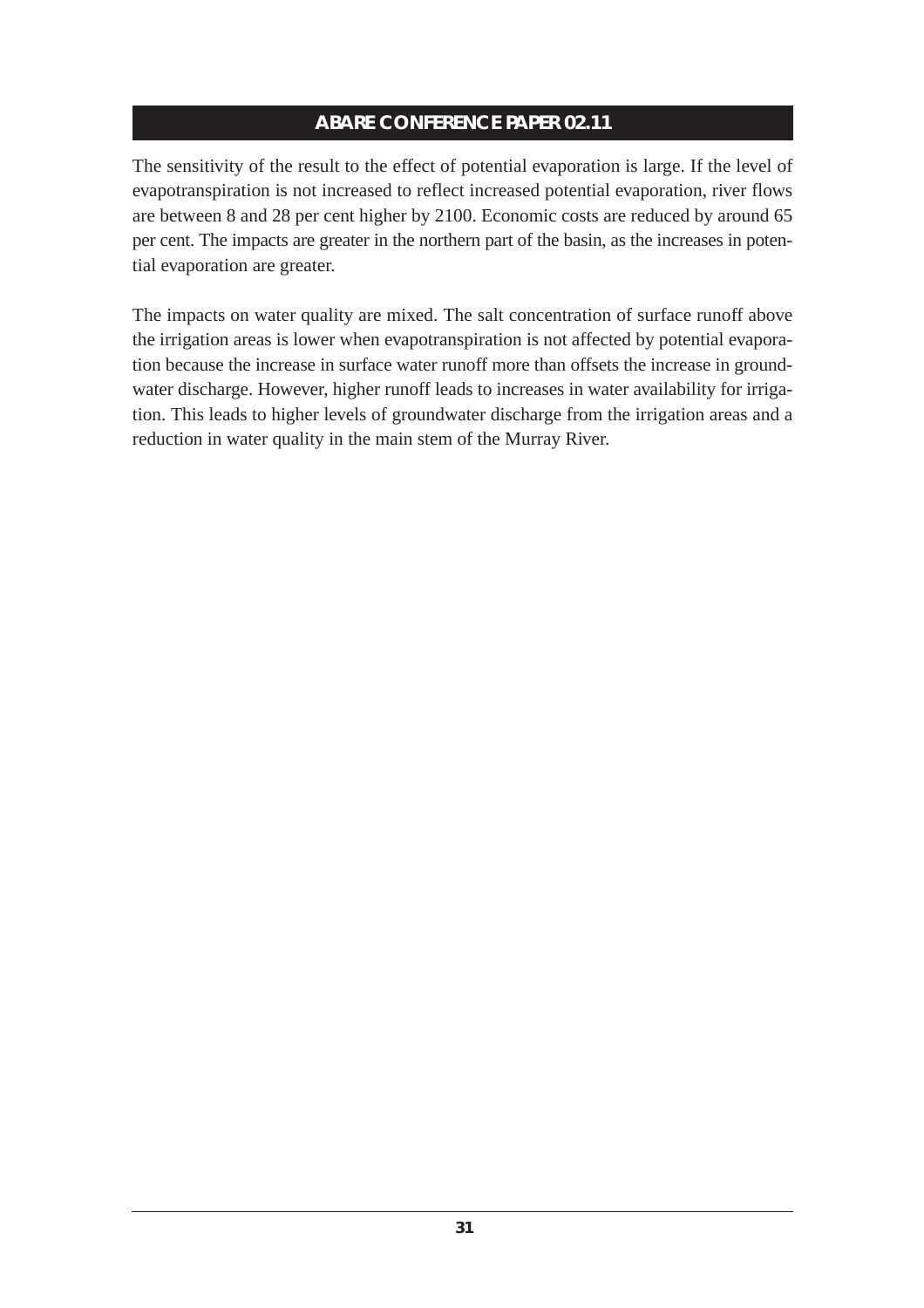## References

- Arnell, N. and Chunzhen, L. 2001, 'Hydrology and water resources' in McCarthy, J., Canziani, O., Leary, N., Dokken, D. and White, K. (eds), *Climate Change 2001: Impacts, Adaptation and Vulnerability*, Cambridge, pp. 191–223.
- Barnett, S., Yan, W., Watkins, N.L., Woods, J. A. and Hyde, J.M. 2000, *Murray Darling Basin Salinity Audit – Groundwater Modelling to Predict Future Salt Loads to the River Murray in SA*, Department for Water Resources, South Australia, Adelaide, December.
- Bell, R. and Heaney, A. 2001, *A Basin Scale Model for Assessing Salinity Management Options: Model Documentation*, ABARE Technical Working Paper 2000.1 (www.abareconomics.com), Canberra, August.
- Burnash, R., Ferral, J. and McGuire, R.L. 1984, *A Generalised Streamflow Simulation System*, Joint Federal–State River Forecast Center, Sacramento, California.
- Crabb, P. 1997, *Murray Darling Basin Resources*, Murray Darling Basin Commission, Canberra.
- Hafi, A., Kemp, A. and Alexander, F. 2001, *Benefits of Improving Water Use Efficiency: A Case Study of the Murrumbidgee Irrigation Area*, ABARE report prepared for Land and Water Australia, Canberra.
- Hassal and Associates 1998, *Climate Change Scenarios and Managing the Scarce Water Resources of the Macquarie River,* consultancy report prepared for the Australian Greenhouse Office, Canberra.
- Hatch, U., Jagtop, S., Jones, J. and Lamb, M. 1999, 'Potential effects of climate change on agricultural water use in the southeast U.S.', *Journal of the American Water Resources Association*, vol. 35,pp. 1551–61.
- Imagine That Inc. 1997, *ExtendTM Simulation Software for the Next Millennium*, San Jose, California.
- IPCC (Intergovernmental Panel on Climate Change) 2000, *Emissions Scenarios*, Cambridge University Press, Massachusetts.
- —— 2001, *Climate Change in 2001: The Scientific Basis*, Houghton, J., Ding, Y., Griggs, D. Noguer, M., van der Linden, P., Dai, X., Maskell, K. and Johnson, C. (eds), Cambridge University Press, Massachusetts.
- Jolly I.D., Dowling T.I., Zhang L., Williamson, D.R. and Walker, G.R. 1997, *Water and Salt Balances of the Catchments of the Murray-Darling Basin*, CSIRO Land and Water Technical Report 37/97, Melbourne, November.
- MDBMC (Murray–Darling Basin Ministerial Council) 1999, *Salinity Impact Study*, Report prepared by Gutteridge, Haskins and Davey Pty Ltd, Canberra, February.